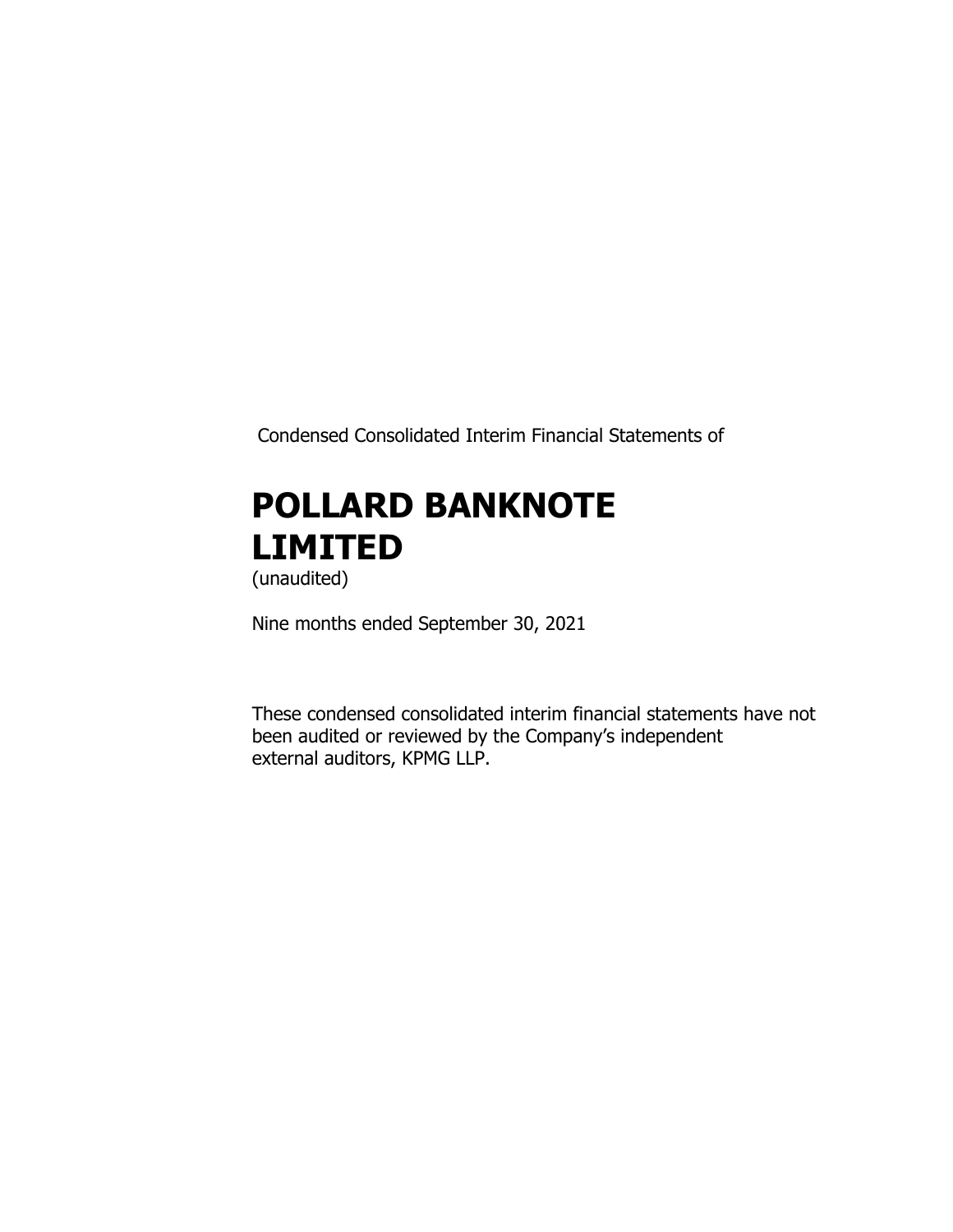### **Pollard Banknote Limited Condensed Consolidated Statements of Financial Position**

(In thousands of Canadian dollars) (unaudited)

|                                             | September 30, | December 31,  |
|---------------------------------------------|---------------|---------------|
|                                             | 2021          | 2020          |
| <b>Assets</b>                               |               |               |
|                                             |               |               |
| Current assets                              |               |               |
| Cash                                        | \$<br>10,250  | \$<br>1,888   |
| Restricted cash                             | 17,339        | 19,058        |
| Accounts receivable                         | 75,201        | 66,037        |
| Inventories (note 6)                        | 45,246        | 46,620        |
| Prepaid expenses and deposits               | 7,964         | 6,707         |
| Income tax receivable                       | 2,513         | 338           |
| Total current assets                        | 158,513       | 140,648       |
| Non-current assets                          |               |               |
| Property, plant and equipment               | 100,640       | 96,396        |
| Equity investment (note 7)                  | 654           | 881           |
| Goodwill                                    | 107,676       | 89,276        |
| Intangible assets                           | 94,552        | 74,146        |
| Deferred income taxes                       |               | 3,220         |
| Total non-current assets                    | 303,522       | 263,919       |
| Total assets                                | \$<br>462,035 | \$<br>404,567 |
|                                             |               |               |
| <b>Liabilities and Shareholders' Equity</b> |               |               |
|                                             |               |               |
| <b>Current liabilities</b>                  |               |               |
| Accounts payable and accrued liabilities    | \$<br>88,222  | \$<br>59,433  |
| Dividends payable                           | 1,077         | 1,028         |
| Income taxes payable                        | 946           | 4,941         |
| Contract liabilities (note 8)               | 486           | 379           |
| Current portion lease liabilities           | 5,317         | 5,109         |
| <b>Total current liabilities</b>            | 96,048        | 70,890        |
| Non-current liabilities                     |               |               |
| Long-term debt (note 9)                     | 115,838       | 131,080       |
| Other non-current liabilities               | 1,613         | 1,322         |
| Pension liability (note 10)                 | 19,455        | 36,370        |
| Lease liabilities                           | 9,929         | 11,832        |
| Deferred income taxes                       | 14,682        | 10,690        |
| Total non-current liabilities               | 161,517       | 191,294       |
| Shareholders' equity                        |               |               |
| Share capital (note 11)                     | 149,003       | 109,007       |
| <b>Reserves</b>                             | (423)         | 2,563         |
| Retained earnings                           | 55,890        | 30,813        |
| Total shareholders' equity                  | 204,470       | 142,383       |
| Total liabilities and shareholders' equity  | \$<br>462,035 | \$<br>404,567 |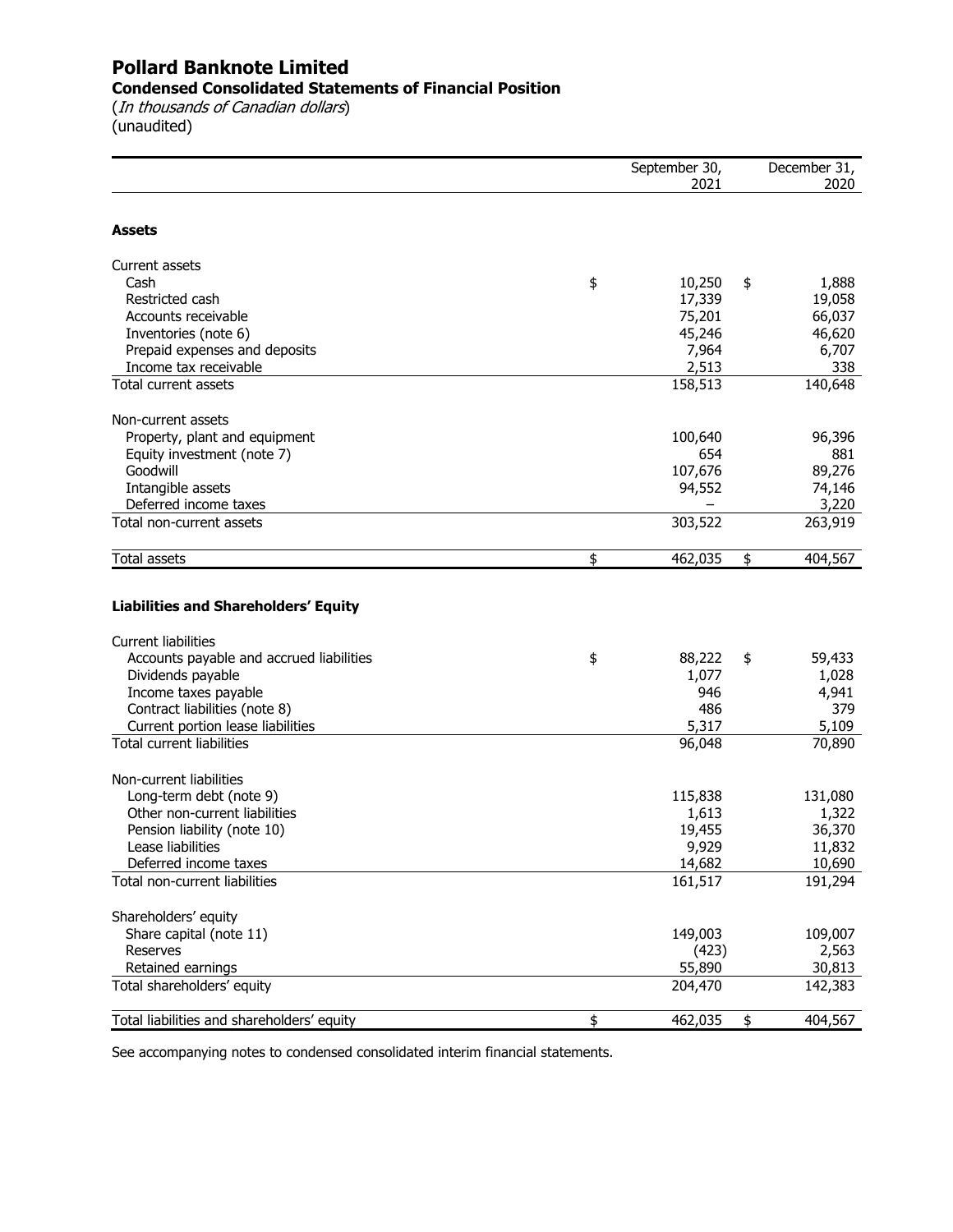#### **Condensed Consolidated Statements of Income (Loss)**

(In thousands of Canadian dollars, except for share amounts) (unaudited)

|                                                  | Three months           |               | Three months           |               | Nine months            | Nine months            |
|--------------------------------------------------|------------------------|---------------|------------------------|---------------|------------------------|------------------------|
|                                                  | ended<br>September 30, |               | ended<br>September 30, |               | ended<br>September 30, | ended<br>September 30, |
|                                                  | 2021                   |               | 2020                   |               | 2021                   | 2020                   |
|                                                  |                        |               |                        |               |                        |                        |
| Sales (note 8)                                   | \$<br>116,881          | \$            | 116,644                | \$            | 342,477                | \$<br>310,399          |
| Cost of sales                                    | 95,422                 |               | 88,899                 |               | 273,922                | 242,175                |
| Gross profit                                     | 21,459                 |               | 27,745                 |               | 68,555                 | 68,224                 |
| Administration                                   | 11,184                 |               | 10,291                 |               | 34,308                 | 30,002                 |
| Selling                                          | 4,160                  |               | 3,770                  |               | 11,703                 | 10,917                 |
| (Gain) loss on equity                            |                        |               |                        |               |                        |                        |
| investment (note 7)                              | (2, 565)               |               | (802)                  |               | (9, 105)               | 25                     |
| Other (income) expenses                          |                        |               |                        |               |                        |                        |
| (note 12)                                        | 4,265                  |               | (2, 169)               |               | 2,836                  | (8,659)                |
| Income from operations                           | 4,415                  |               | 16,655                 |               | 28,813                 | 35,939                 |
| Finance costs (note 13)                          | 2,930                  |               | 1,008                  |               | 5,675                  | 9,940                  |
| Finance income (note 13)                         |                        |               | (1, 816)               |               | (750)                  | (3,789)                |
| Income before income taxes                       | 1,485                  |               | 17,463                 |               | 23,888                 | 29,788                 |
| Income taxes (note 14)                           |                        |               |                        |               |                        |                        |
| Current                                          | 4,190                  |               | 3,952                  |               | 13,253                 | 7,991                  |
| Deferred (reduction)                             | (2,087)                |               | 359                    |               | (3,880)                | 693                    |
|                                                  | 2,103                  |               | 4,311                  |               | 9,373                  | 8,684                  |
| Net income (loss)                                | \$<br>(618)            | \$            | 13,152                 | $\frac{1}{2}$ | 14,515 \$              | 21,104                 |
|                                                  |                        |               |                        |               |                        |                        |
| Net income (loss) per share<br>(basic) (note 15) | \$<br>(0.02)           | $\frac{4}{5}$ | 0.51                   | \$            | 0.54                   | \$<br>0.82             |
| Net income (loss) per share                      |                        |               |                        |               |                        |                        |
| (diluted) (note 15)                              | \$<br>(0.02)           | \$            | 0.51                   | $\frac{1}{2}$ | 0.54                   | \$<br>0.82             |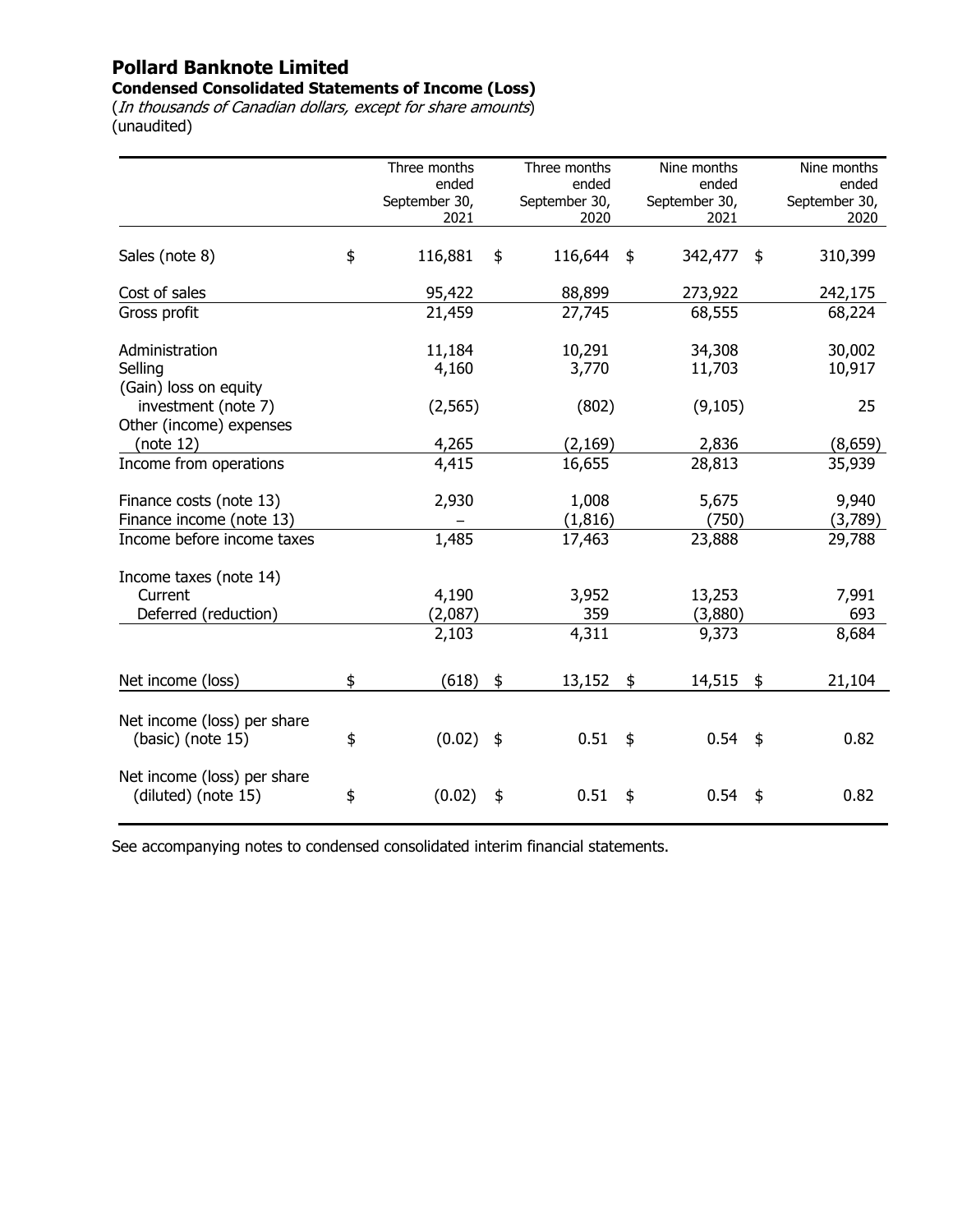### **Condensed Consolidated Statements of Comprehensive Income**

(In thousands of Canadian dollars) (unaudited)

|                                                                                                                                                                                                                                                                                                                             | Three months<br>ended<br>September 30,<br>2021 | Three months<br>ended<br>September 30,<br>2020 | Nine months<br>ended<br>September 30,<br>2021 | Nine months<br>ended<br>September 30,<br>2020 |
|-----------------------------------------------------------------------------------------------------------------------------------------------------------------------------------------------------------------------------------------------------------------------------------------------------------------------------|------------------------------------------------|------------------------------------------------|-----------------------------------------------|-----------------------------------------------|
| Net income (loss)                                                                                                                                                                                                                                                                                                           | \$<br>$(618)$ \$                               | 13,152                                         | \$<br>14,515                                  | \$<br>21,104                                  |
| Other comprehensive income<br>(loss)<br>Items that are or may<br>be reclassified to<br>profit and loss<br>Foreign currency<br>translation<br>differences $-$<br>foreign<br>operations<br>Items that will never be<br>reclassified to profit<br>and loss<br>Defined benefit<br>plans<br>remeasurements,<br>net of income tax | 3,640                                          | (2,694)                                        | (2,986)                                       | 3,187                                         |
| (note $10$ )                                                                                                                                                                                                                                                                                                                | 1,853                                          | 35                                             | 13,547                                        | (5, 817)                                      |
| Other comprehensive income<br>(loss)                                                                                                                                                                                                                                                                                        | 5,493                                          | (2,659)                                        | 10,561                                        | (2,630)                                       |
| Comprehensive income                                                                                                                                                                                                                                                                                                        | \$<br>4,875                                    | \$<br>10,493                                   | \$<br>25,076                                  | \$<br>18,474                                  |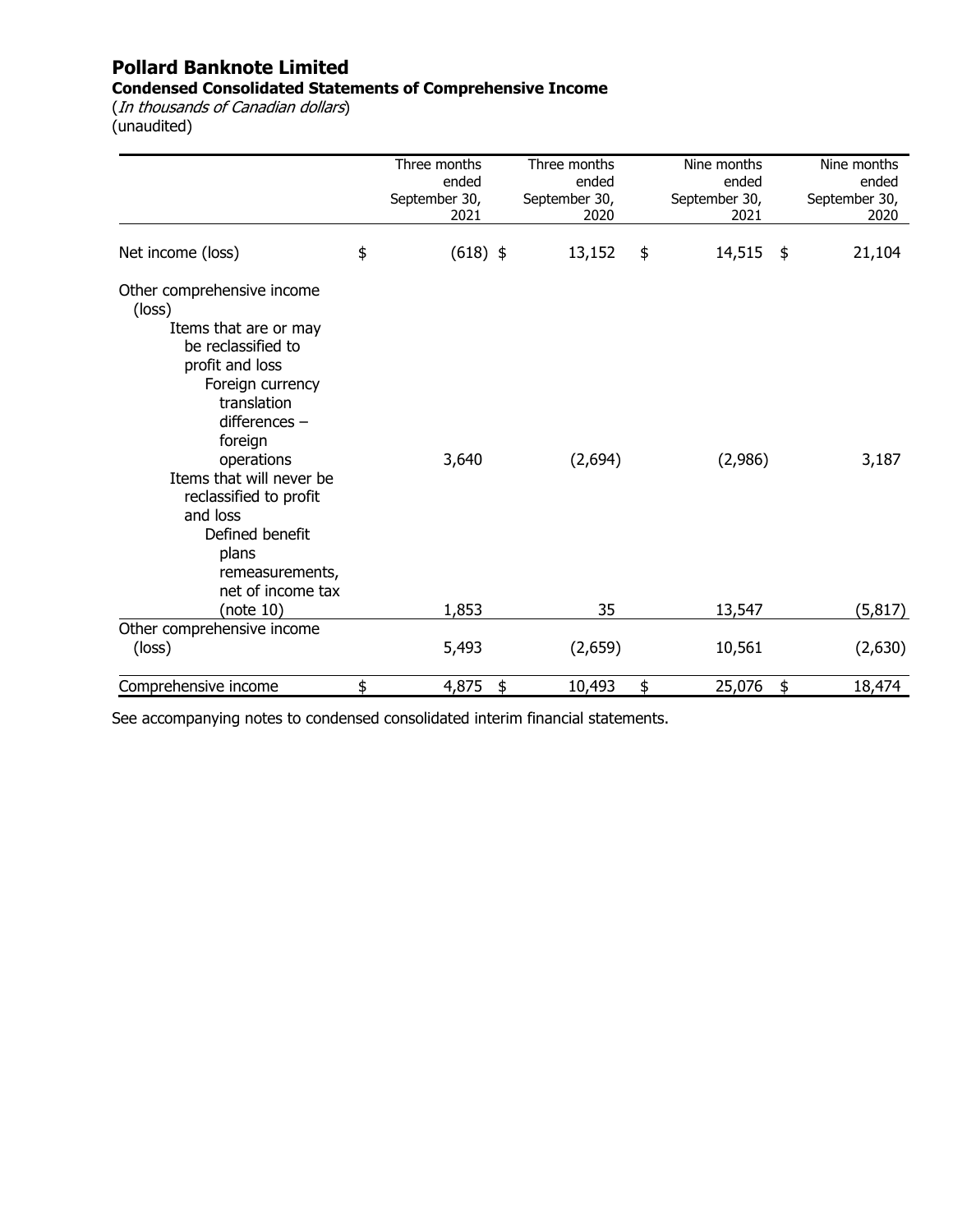# **Pollard Banknote Limited Condensed Consolidated Statements of Changes in Equity**

(In thousands of Canadian dollars) (unaudited)

### **For the nine months ended September 30, 2021**

|                                                                                                               |     | Share capital | Translation<br>reserve | Retained<br>earnings | Total<br>equity |
|---------------------------------------------------------------------------------------------------------------|-----|---------------|------------------------|----------------------|-----------------|
| Balance at December 31, 2020                                                                                  | \$. | 109,007       | 2,563                  | 30,813               | 142,383         |
| Net income<br>Other comprehensive income (loss)                                                               |     |               |                        | 14,515               | 14,515          |
| Foreign currency translation differences -<br>foreign operations<br>Defined benefit plans remeasurements, net |     |               | (2,986)                |                      | (2,986)         |
| of income tax                                                                                                 |     |               |                        | 13,547               | 13,547          |
| Total other comprehensive income (loss)                                                                       |     |               | (2,986)                | 13,547               | 10,561          |
| Total comprehensive income (loss)                                                                             | \$  |               | (2,986)                | 28,062               | 25,076          |
| Issue of common shares (note 11)                                                                              | \$  | 32,844        |                        | (81)                 | 32,763          |
| Issue of common shares related to acquisition of<br>Next Generation Lotteries AS (note 5)                     |     | 7,152         |                        |                      | 7,152           |
| Share based compensation                                                                                      |     |               |                        | 325                  | 325             |
| Dividends (note 11)                                                                                           |     |               |                        | (3,229)              | (3,229)         |
| Balance at September 30, 2021                                                                                 |     | 149,003       | (423)                  | 55,890               | 204,470         |

### **For the nine months ended September 30, 2020**

|                                            |               | Translation | Retained | Total    |
|--------------------------------------------|---------------|-------------|----------|----------|
|                                            | Share capital | reserve     | earnings | equity   |
|                                            |               |             |          |          |
| Balance at December 31, 2019               | 108,642       | 5,705       | 8,937    | 123,284  |
| Net income                                 |               |             | 21,104   | 21,104   |
| Other comprehensive income (loss)          |               |             |          |          |
| Foreign currency translation differences - |               |             |          |          |
| foreign operations                         |               | 3,187       |          | 3,187    |
| Defined benefit plans remeasurements, net  |               |             |          |          |
| of income tax                              |               |             | (5, 817) | (5, 817) |
| Total other comprehensive income (loss)    |               | 3,187       | (5,817)  | (2,630)  |
|                                            |               |             |          |          |
| Total comprehensive income                 |               | 3,187       | 15,287   | 18,474   |
| Share based compensation                   | \$            |             | 312      | 312      |
|                                            |               |             |          |          |
| <b>Dividends</b>                           |               |             | (3,075)  | (3,075)  |
| Balance at September 30, 2020              | 108,642       | 8,892       | 21,461   | 138,995  |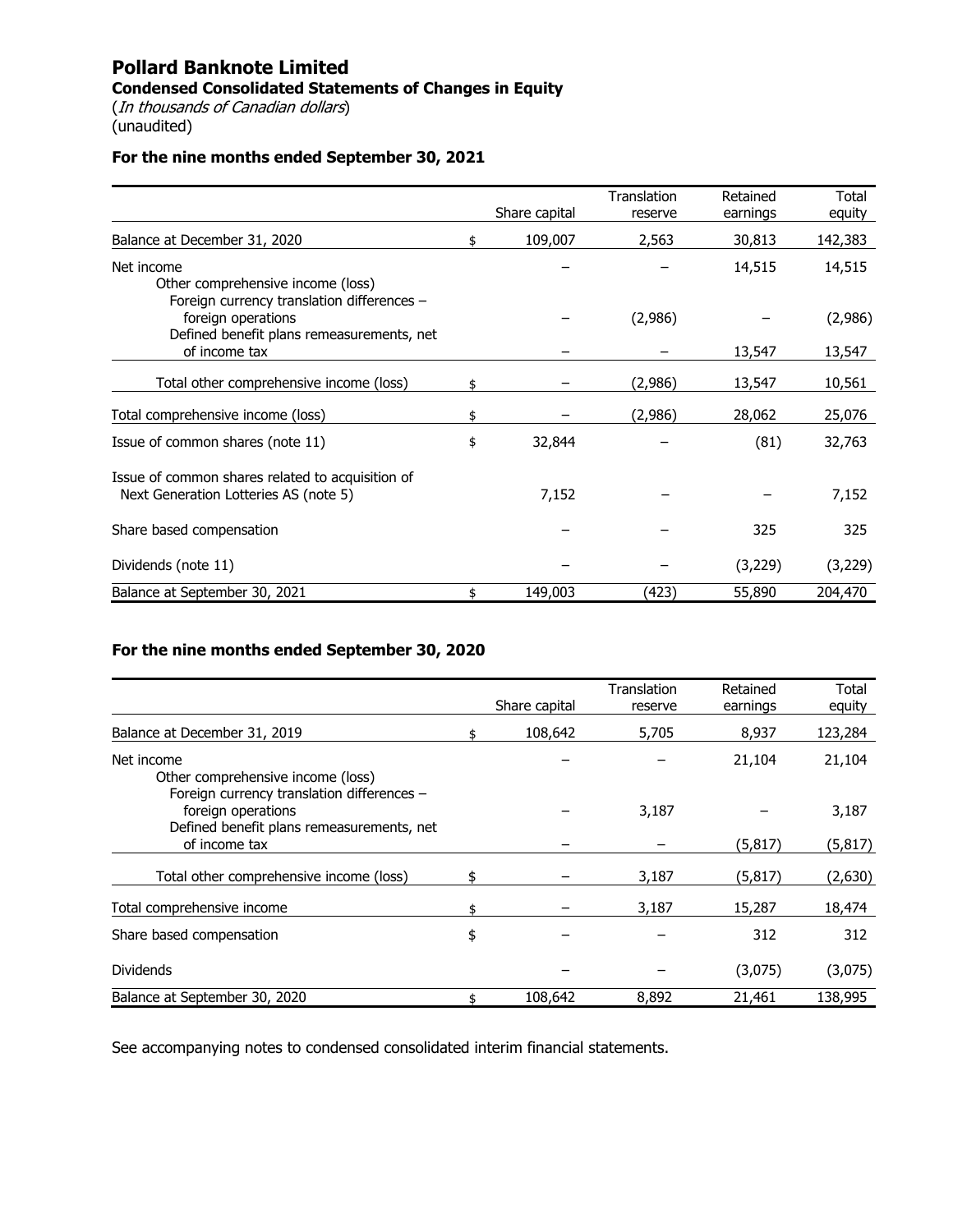### **Condensed Consolidated Statements of Cash Flows**

(In thousands of Canadian dollars) (unaudited)

|                                                               | Nine months   | Nine months   |
|---------------------------------------------------------------|---------------|---------------|
|                                                               | ended         | ended         |
|                                                               | September 30, | September 30, |
|                                                               | 2021          | 2020          |
| Cash increase (decrease)                                      |               |               |
| Operating activities                                          |               |               |
| Net income                                                    | \$<br>14,515  | \$<br>21,104  |
| Adjustments                                                   |               |               |
| Income taxes                                                  | 9,373         | 8,684         |
| Amortization and depreciation                                 | 28,788        | 23,727        |
| Interest expense                                              | 3,421         | 3,857         |
| Unrealized foreign exchange (gain) loss                       | (297)         | 1,601         |
| (Gain) Loss on equity investment (note 7)                     | (9, 105)      | 25            |
| Pension expense                                               | 7,545         | 5,942         |
| Contingent consideration adjustment                           | 6,005         |               |
| Interest paid                                                 | (3,506)       | (3,756)       |
| Income tax paid                                               | (17,053)      | (4,030)       |
| Pension contribution                                          | (5,935)       | (5, 554)      |
| Change in non-cash operating working capital                  |               |               |
| (note 16)                                                     | 19,544        | 6,649         |
|                                                               | 53,295        | 58,249        |
| Investing activities                                          |               |               |
| Additions to property, plant and equipment                    | (14,500)      | (9,869)       |
| Charitable gaming asset purchase                              |               | (4,895)       |
| Acquisition of mkodo Limited                                  |               | (17, 447)     |
| Acquisition of Next Generation Lotteries AS (note 5)          | (40, 748)     |               |
| Equity distribution (note 7)                                  | 9,315         | 167           |
| Additions to intangible assets                                | (8, 376)      | (4,848)       |
|                                                               | (54, 309)     | (36, 892)     |
| Financing activities                                          |               |               |
| Proceeds from issue of share capital                          | 32,763        |               |
| Repayments of long-term debt                                  | (15,048)      | (11,000)      |
| Change in other non-current liabilities                       | 313           | 68            |
| Lease principal payments                                      | (4,694)       | (3,791)       |
| Deferred financing charges paid                               | (87)          | (80)          |
| Dividends paid                                                | (3, 180)      | (3,075)       |
|                                                               | 10,067        | (17, 878)     |
| Foreign exchange gain (loss) on cash held in foreign currency | (691)         | 384           |
| Change in cash position                                       | 8,362         | 3,863         |
| Cash position, beginning of period                            | 1,888         | 7,448         |
| Cash position, end of period                                  | \$<br>10,250  | \$<br>11,311  |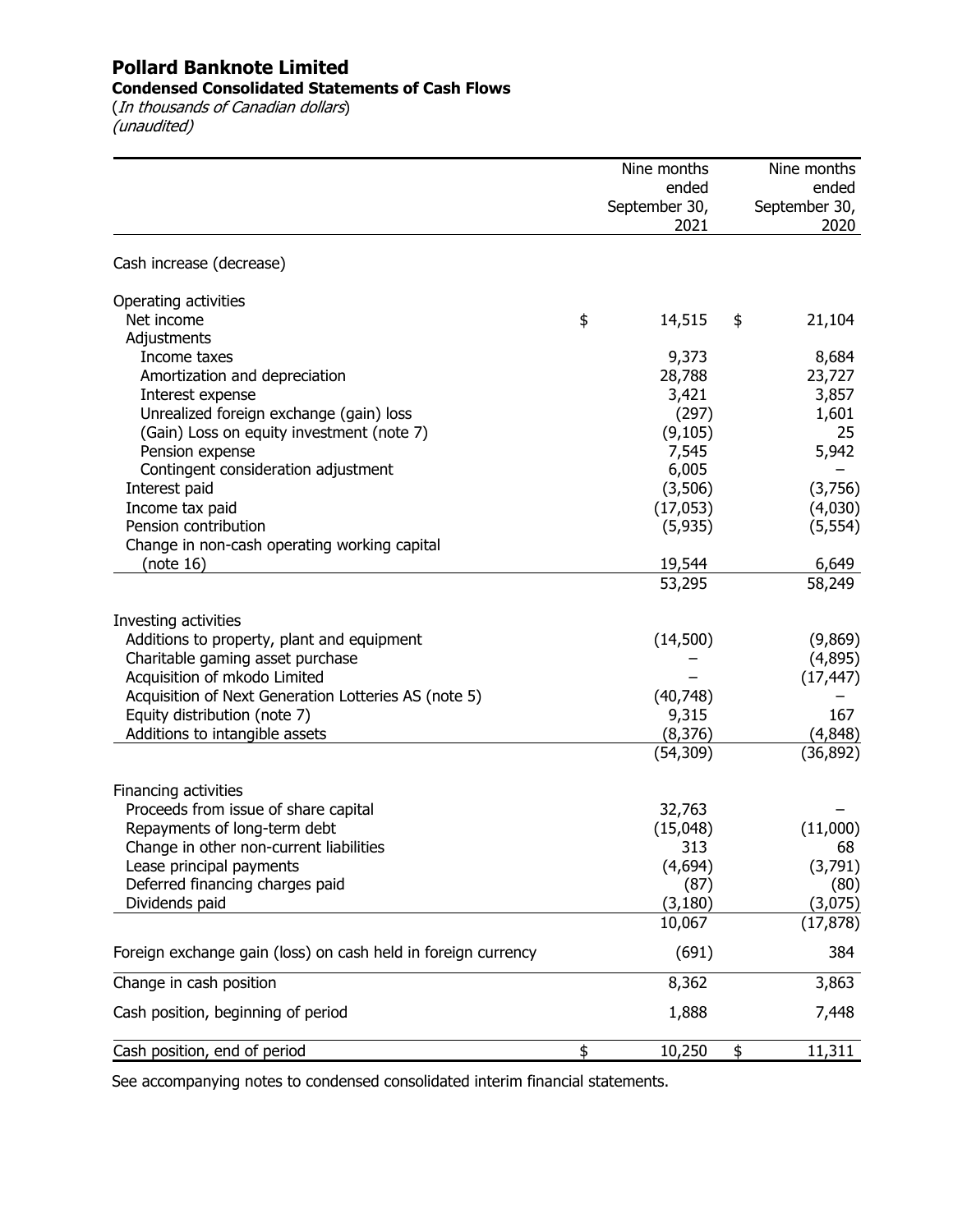**Notes to Condensed Consolidated Interim Financial Statements** 

(In thousands of Canadian dollars, except where otherwise noted and for share amounts) (unaudited)

### **1. Reporting entity:**

Pollard Banknote Limited ("Pollard") was incorporated under the laws of Canada on March 26, 2010. The address of Pollard's registered office is 140 Otter Street, Winnipeg, Manitoba, Canada, R3T 0M8.

The condensed consolidated interim financial statements of Pollard as at and for the nine months ended September 30, 2021, comprise Pollard, Pollard's subsidiaries and its interest in other entities. Pollard is primarily involved in the manufacture and sale of lottery and gaming products.

The controlling entity of Pollard is Pollard Equities Limited ("Equities"), a privately held company. Equities owns approximately 64.3% of Pollard's outstanding shares.

Pollard's consolidated financial statements as at and for the year ended December 31, 2020, are available at www.sedar.com.

The operations of Next Generation Lotteries AS ("NGL"), acquired during the first quarter of 2021, are included in the condensed consolidated interim financial statements from January 14, 2021 (note 5).

The overall impact of seasonality does not have a significant impact on the operations of Pollard.

### **2. Basis of preparation:**

(a) Statement of compliance:

These condensed consolidated interim financial statements have been prepared in accordance with International Accounting Standards ("IAS") 34 *Interim Financial Reporting* and do not include all of the information required for full annual consolidated financial statements.

On November 10, 2021, Pollard's Board of Directors approved these condensed consolidated interim financial statements.

(b) Use of estimates and judgments:

The preparation of condensed consolidated interim financial statements requires management to make judgments, estimates and assumptions that affect the application of accounting policies and the reported amounts of assets, liabilities, income and expenses. Actual results may differ from these estimates.

In preparing these condensed consolidated interim financial statements, the significant judgments made by management in applying Pollard's accounting policies and the key sources of estimation uncertainty were the same as those applied to the consolidated financial statements as at and for the year ended December 31, 2020.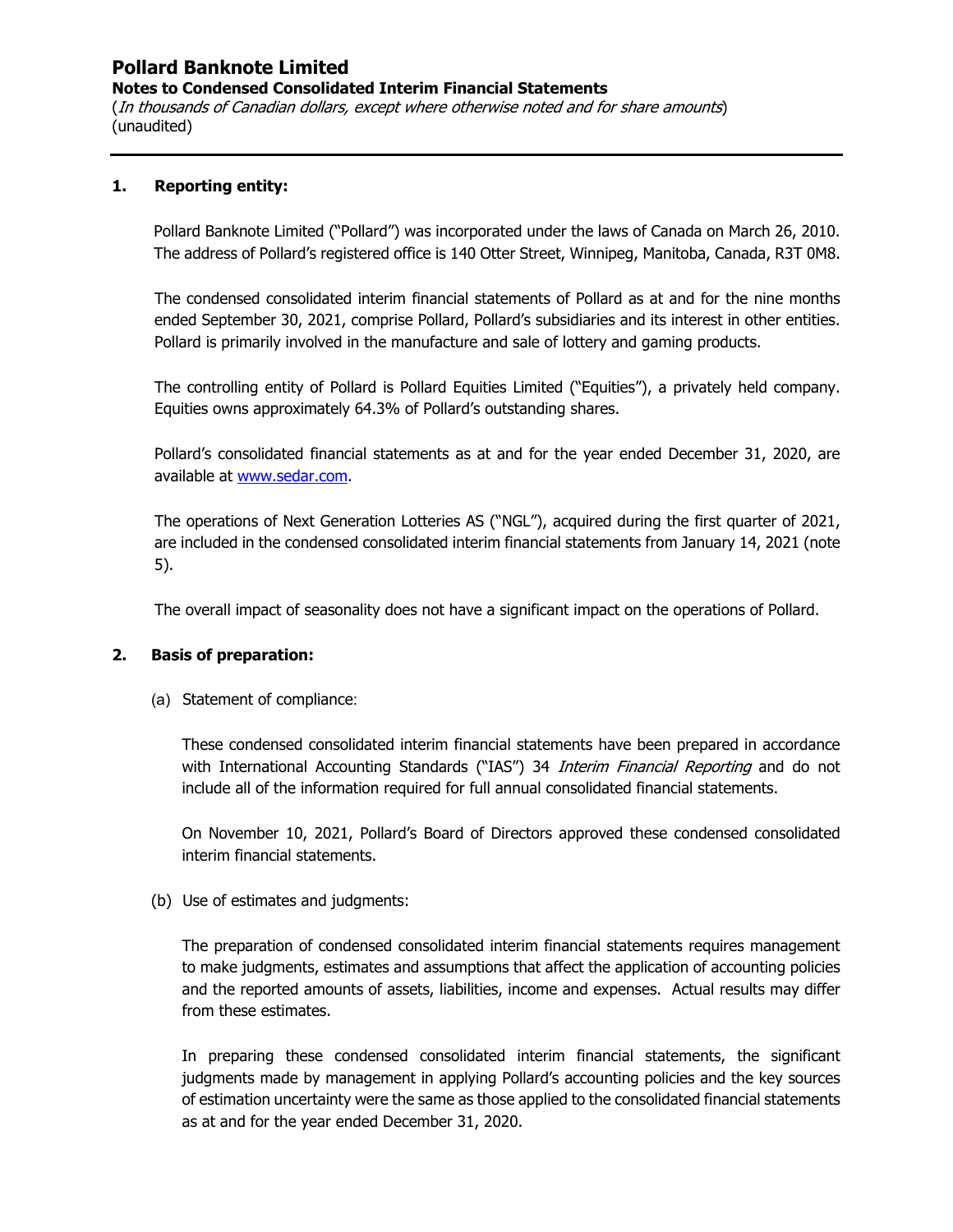**Notes to Condensed Consolidated Interim Financial Statements (continued)**  (In thousands of Canadian dollars, except where otherwise noted and for share amounts) (unaudited)

### **3. Significant accounting policies:**

Except for the accounting policies described below, these condensed consolidated interim financial statements follow the same significant accounting policies as described and used in Pollard's consolidated financial statements for the year ended December 31, 2020 and should be read in conjunction with these statements.

(a) Amendments to International Financial Reporting Standards ("IFRS") 9 – interest rate benchmark reform:

In August 2020, the International Accounting Standards Board ("IASB") finalized its response to the ongoing reform of inter-bank offered rates and other interest rate benchmarks by issuing a package of amendments to IFRS standards. The amendments mainly relate to changes to contractual cash flows and clarify that a company will not have to derecognize the carrying amount of financial instruments for changes required by the reform, but will instead update the effective interest rate to reflect the changes to the alternative benchmark rate. The amendments are effective for annual periods beginning on or after January 1, 2021. Pollard has determined that this amendment did not have a material impact on its condensed consolidated interim financial statements.

### **4. Future accounting standards:**

(a) Amendments to IAS  $1 -$  classification of liabilities as current or non-current:

In January 2020, the IASB issued amendments to IAS 1 Presentation of Financial Statements to clarify the classification of liabilities as current or non-current. For the purposes of non-current classification, the amendments removed the requirement for a right to defer settlement or roll over of a liability for at least twelve months to be unconditional. The 2020 amendments also clarify how a company classifies a liability that includes a counterparty conversion option. The amendments are effective for annual periods beginning on or after January 1, 2024. Pollard is currently assessing the impact of the amendment on its condensed consolidated interim financial statements.

(b) Amendments to IAS 16 – proceeds before intended use:

In May 2020, the IASB issued Property, Plant and Equipment Proceeds before Intended Use (Amendments to IAS 16). The amendments provide guidance on the accounting for sale proceeds and related production costs for items a company produces and sells in the process of making an item of property, plant and equipment available for its intended use. The amendments are effective for annual periods beginning on or after January 1, 2022. Pollard is currently assessing the impact of the amendment on its condensed consolidated interim financial statements.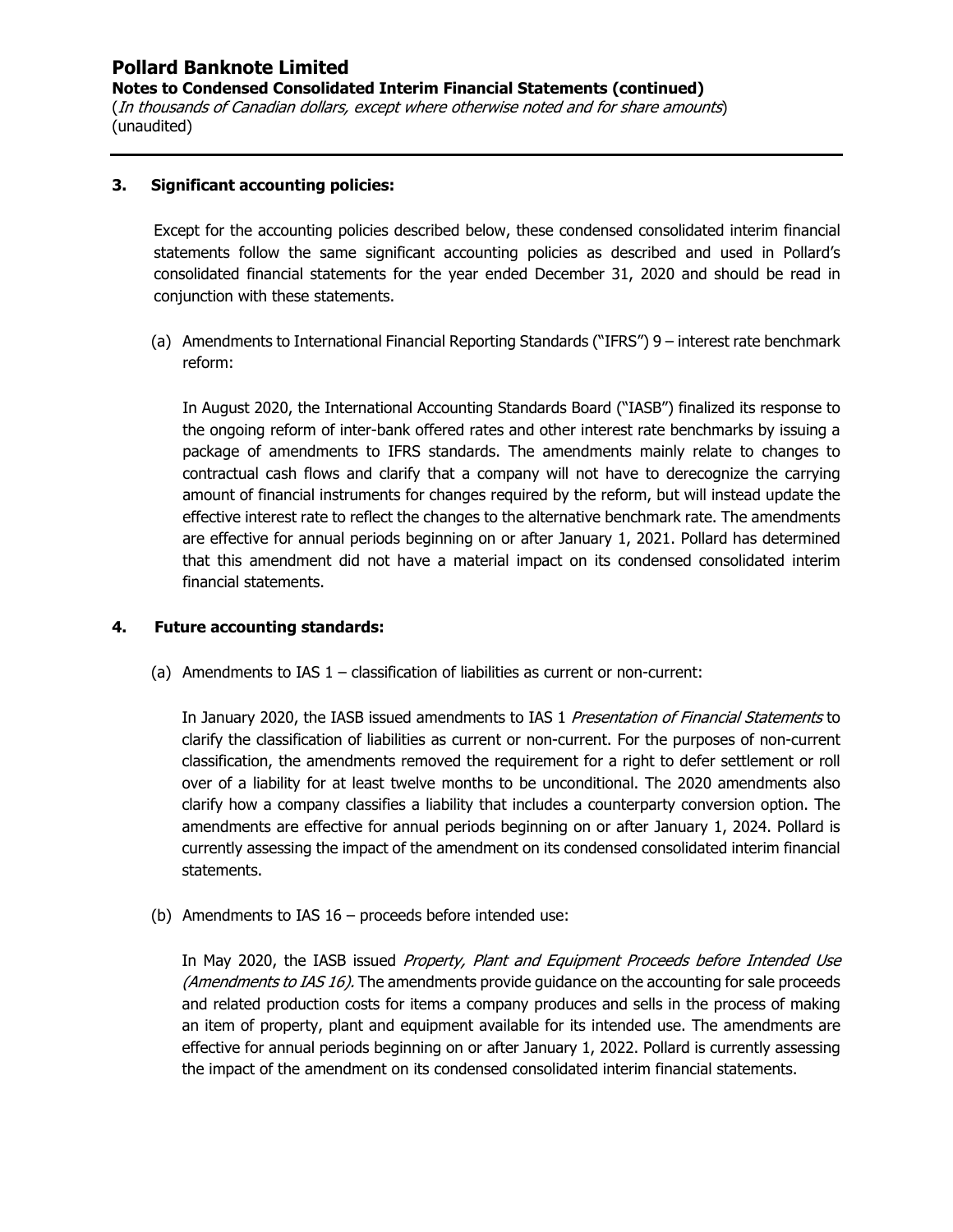**Notes to Condensed Consolidated Interim Financial Statements (continued)**  (In thousands of Canadian dollars, except where otherwise noted and for share amounts) (unaudited)

### **4. Future accounting standards (continued):**

(c) Amendments to IAS 37 – cost of fulfilling a contract:

In May 2020, the IASB issued *Onerous Contracts – Cost of Fulfilling a Contract (Amendments to* IAS 37). The amendments address the fact that IAS 37 does not specify which costs are included as a cost of fulfilling a contract when determining whether a contract is onerous. The amendments clarify that costs of fulfilling a contract comprise both the incremental costs and an allocation of direct costs. The amendments are effective for annual periods beginning on or after January 1, 2022. Pollard is currently assessing the impact of the amendment on its condensed consolidated interim financial statements.

(d) Amendments to IAS 1 and IFRS Practice Statement 2 – disclosure initiative – accounting policies:

In February 2021, the IASB issued Disclosure Initiative – Accounting Policies (Amendments to IAS 1 and IFRS Practice Statement 2 Making Materiality Judgements). The amendments help companies provide useful accounting policy disclosures. The key amendments include requiring companies to disclose their material accounting policies rather than significant accounting policies, clarifying that accounting policies related to immaterial transactions, other events or conditions are themselves immaterial and as such need not be disclosed and clarifying that not all accounting policies that relate to material transactions, other events or conditions are themselves material to a company's financial statements. The amendments are effective for annual periods beginning on or after January 1, 2023. Pollard is currently assessing the impact of the amendment on its condensed consolidated interim financial statements.

(e) Amendments to IAS 12 – deferred tax related to assets and liabilities arising from a single transaction:

In May 2021, the IASB issued *Deferred Tax related to Assets and Liabilities arising from a Single* Transaction (Amendments to IAS 12). The amendments narrow the scope of the initial recognition exemption ("IRE") so that it does not apply to transactions that give rise to equal and offsetting temporary differences. As a result, companies will need to recognize a deferred tax asset and a deferred tax liability for temporary differences arising on initial recognition of a lease and a decommissioning provision. The amendments are effective for annual periods beginning on or after January 1, 2023. Pollard is currently assessing the impact of the amendment on its condensed consolidated interim financial statements.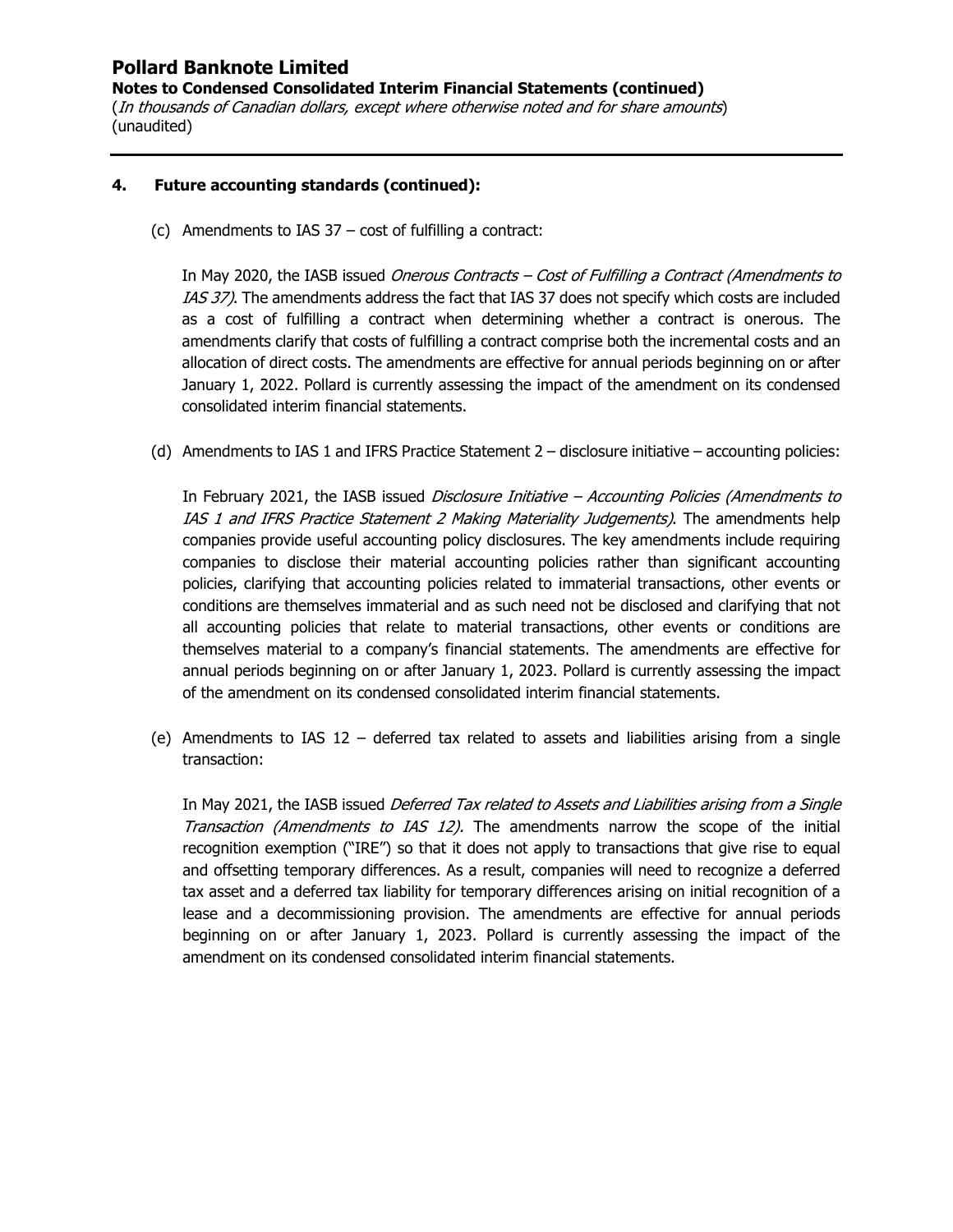**Notes to Condensed Consolidated Interim Financial Statements (continued)**  (In thousands of Canadian dollars, except where otherwise noted and for share amounts) (unaudited)

### **5. Acquisitions:**

### (a) Compliant Gaming, LLC:

On December 30, 2020, Pollard acquired 100% of the equity of Compliant Gaming, LLC ("Compliant"), a leading provider of electronic pull-tab gaming systems and products to the charitable gaming market. The purchase price was funded by proceeds from Pollard's credit facility and cash on hand. The acquisition has been accounted for using the acquisition method. The fair values of the identifiable assets and liabilities have been based on management's best estimates and valuation techniques as at December 30, 2020, the acquisition date.

| Cash paid                                | \$<br>24,623 |
|------------------------------------------|--------------|
| Contingent consideration                 | 5,239        |
| <b>Total consideration</b>               | \$<br>29,862 |
|                                          |              |
| Accounts receivable                      | \$<br>46     |
| Prepaid expenses and deposits            | 44           |
| Property, plant and equipment            | 453          |
| Accounts payable and accrued liabilities | (155)        |
| <b>Contract liabilities</b>              | (110)        |
| Net tangible assets acquired             | \$<br>278    |
|                                          |              |
| Customer relationships                   | \$<br>13,121 |
| Game library                             | 2,907        |
| Software                                 | 1,398        |
| Identifiable intangible assets acquired  | \$<br>17,426 |
| Goodwill acquired                        | \$<br>12,158 |

The goodwill acquired is largely attributable to the assembled workforce, market share and the expected revenue synergies and cost savings after integration of Compliant with Pollard. This goodwill is expected to be deductible for tax purposes.

During the measurement period, the closing working capital amount was finalized. Adjustments to the purchase price and purchase price allocation were required, resulting in a \$274 increase in cash paid, a \$37 increase in the customer relationships and a \$237 increase to goodwill.

Acquisition costs related to the Compliant purchase in the nine months ended September 30, 2021, were \$61. These costs were included in administration expenses.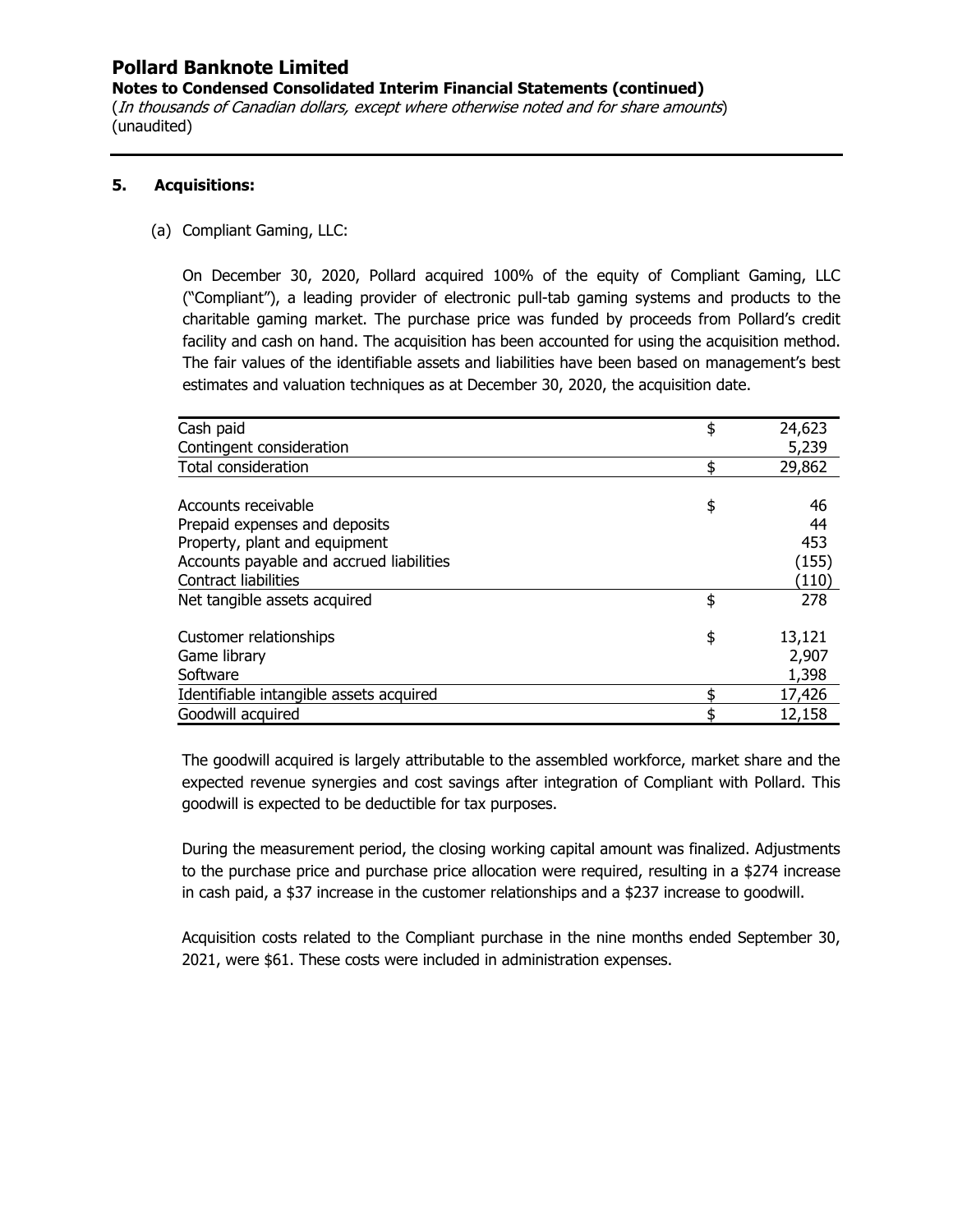**Notes to Condensed Consolidated Interim Financial Statements (continued)**  (In thousands of Canadian dollars, except where otherwise noted and for share amounts) (unaudited)

### **5. Acquisitions (continued):**

Contingent consideration, based on achievement of certain earnings before interest, income taxes, depreciation and amortization ("EBITDA") targets, may be paid to the vendor. The earnout is based on Compliant's achievement of certain EBITDA targets during 2021 and 2022. The potential payment under the earn-out is unlimited. During the nine months ended September 30, 2021, Pollard reassessed Compliant's progress towards achievement of the 2021 and 2022 EBITDA targets, which resulted in an adjustment to increase the fair value of the liability by \$6,005. This increase is due to Compliant achieving stronger EBITDA during the earn-out period relative to original expectations. As at September 30, 2021, Pollard has accrued \$10,701 within current liabilities and \$1,337 within non-current liabilities relating to the contingent consideration.

At September 30, 2021, the acquisition accounting was finalized.

(b) Next Generation Lotteries AS:

On January 14, 2021, Pollard acquired 100% of the equity of Next Generation Lotteries AS ("NGL"), a leading provider of lottery management and iLottery technology. The purchase price was funded by proceeds from Pollard's credit facility and cash on hand. The acquisition has been accounted for using the acquisition method. The fair values of the identifiable assets and liabilities have been based on management's best estimates and valuation techniques as at January 14, 2021, the acquisition date.

| Cash paid, net of cash acquired of \$9,015 and debt assumed of \$2,382 | \$<br>40,748 |
|------------------------------------------------------------------------|--------------|
| Issuance of common shares                                              | 7,152        |
| <b>Total consideration</b>                                             | \$<br>47,900 |
|                                                                        |              |
| Accounts receivable                                                    | \$<br>6,145  |
| Inventories                                                            | 1,096        |
| Prepaid expenses and deposits                                          | 1,002        |
| Property, plant and equipment                                          | 3,281        |
| Income tax receivable                                                  | 1,119        |
| Deferred tax liability                                                 | (6,460)      |
| Accounts payable and accrued liabilities                               | (3,342)      |
| Net tangible assets acquired                                           | \$<br>2,841  |
| Technology                                                             | \$<br>22,653 |
| Game library                                                           | 2,984        |
| Identifiable intangible assets acquired                                | \$<br>25,637 |
| Goodwill acquired                                                      | \$<br>19,422 |

The goodwill acquired is largely attributable to the assembled workforce and the expected revenue synergies and cost savings after integration of NGL with Pollard. This goodwill is not expected to be deductible for tax purposes. The fair values of identifiable assets and liabilities acquired are preliminary and are subject to change if new information becomes available during the measurement period.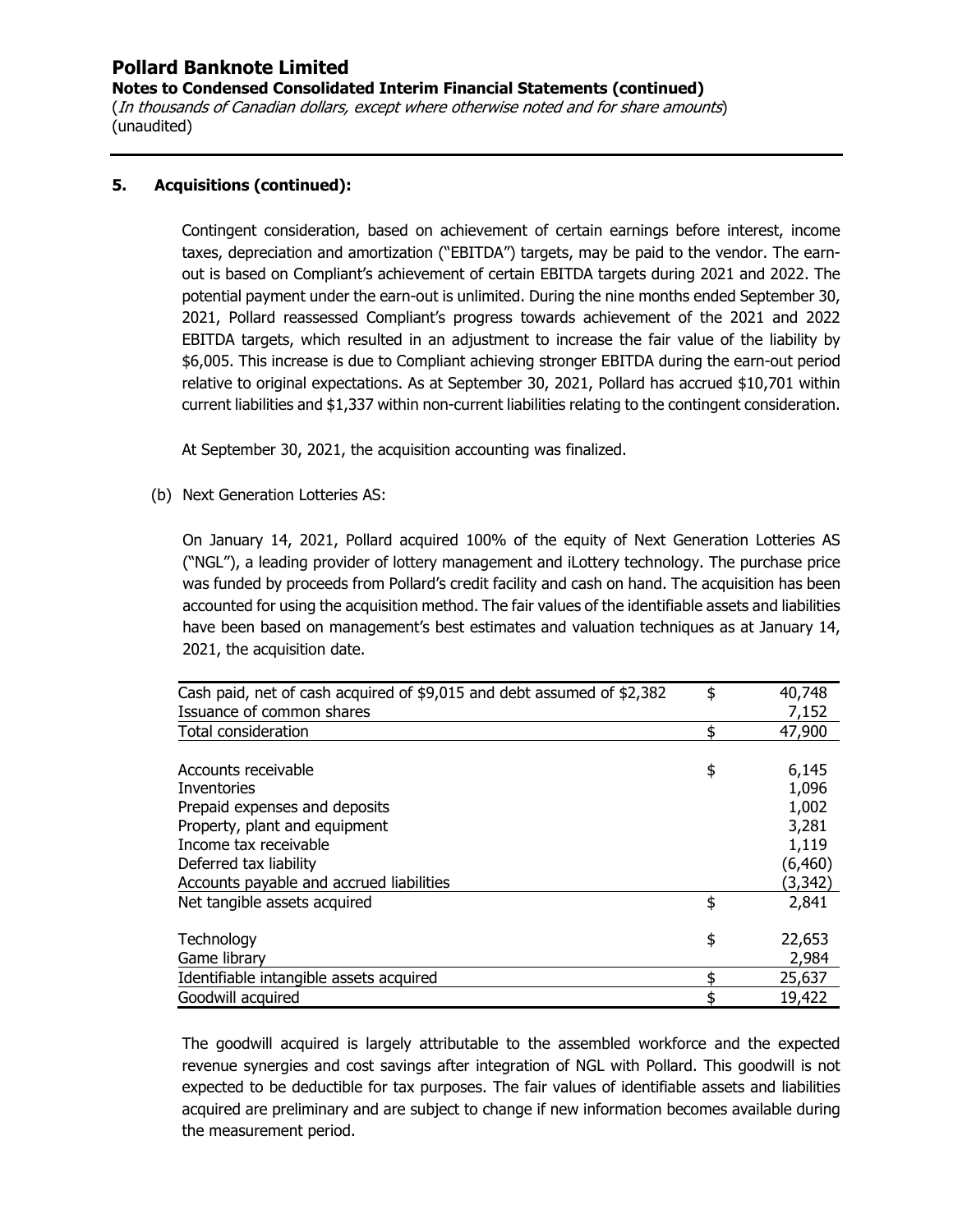**Notes to Condensed Consolidated Interim Financial Statements (continued)**  (In thousands of Canadian dollars, except where otherwise noted and for share amounts) (unaudited)

### **5. Acquisitions (continued):**

During the measurement period, new information became available regarding the existence and valuation of certain receivables, and the ability to utilize the future tax recoverable recognized as at the acquisition date. Adjustments to the preliminary purchase price allocation were required, resulting in a \$545 increase to the cash paid, a \$545 increase in accounts receivable, a \$735 increase in deferred tax liability and a \$735 increase to goodwill.

During the measurement period, the closing working capital amount was finalized. Adjustments to the purchase price and purchase price allocation were required, resulting in a \$8 increase in cash paid, a \$1 increase in accounts receivable and a \$7 increase to goodwill.

Acquisition costs related to the NGL purchase in the nine months ended September 30, 2021, were \$897. These costs were included in administration expenses.

If NGL had been acquired on January 1, 2021, incremental revenue of \$458 and net loss of \$374, after depreciation and amortization of the fair values of identifiable net assets acquired, would have been recognized in the nine months ended September 30, 2021.

Included in the purchase agreement is the opportunity for contingent consideration, based on achievement of certain contribution margin targets during 2021. The maximum amount of contingent consideration payable is \$5,880 (€4,000). As at September 30, 2021, Pollard has not accrued any amounts relating to this contingent consideration as the contribution margin targets are currently not expected to be met.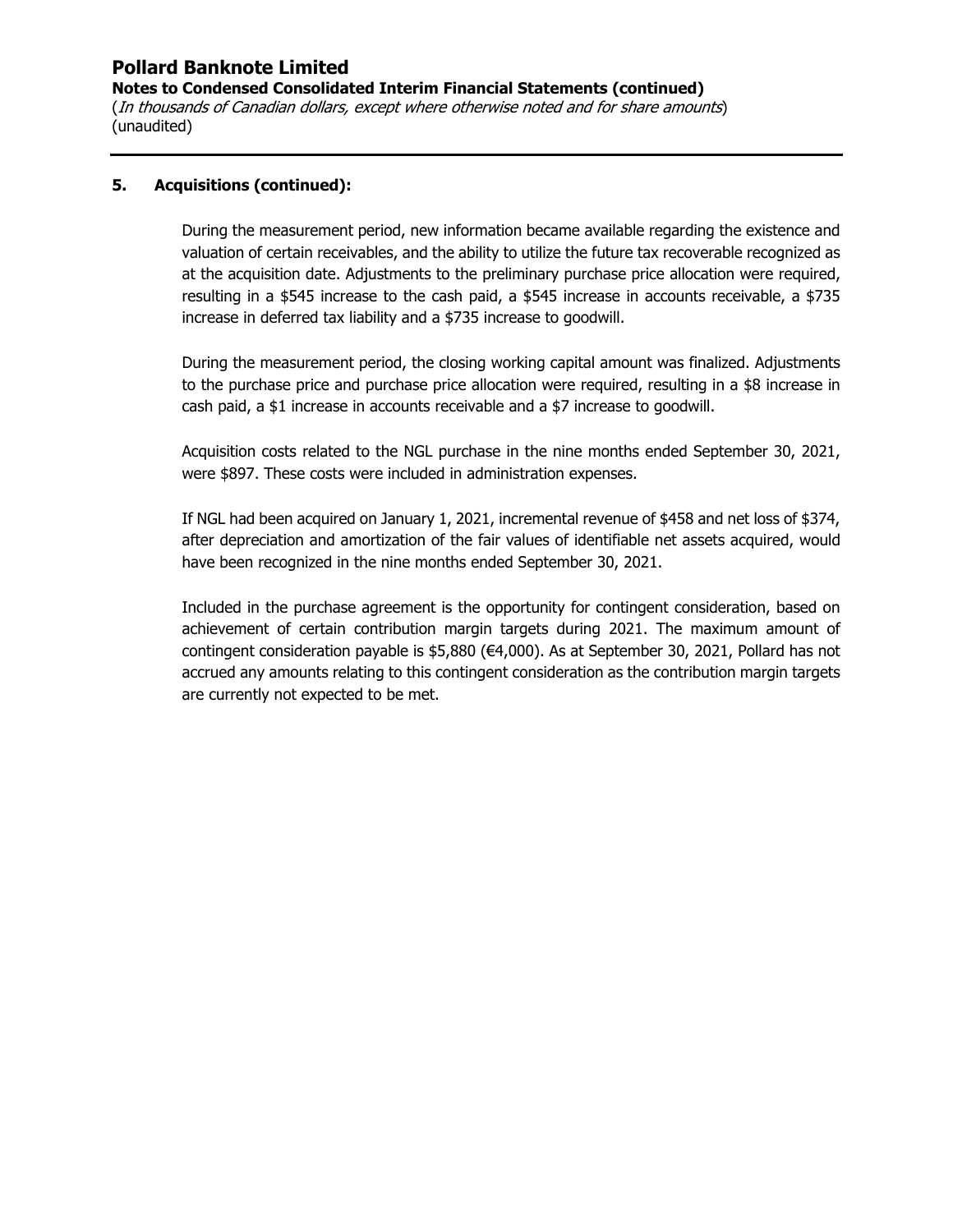**Notes to Condensed Consolidated Interim Financial Statements (continued)** 

(In thousands of Canadian dollars, except where otherwise noted and for share amounts) (unaudited)

### **6. Inventories:**

|                                                    |   | September 30,<br>2021     |   | December 31,<br>2020      |
|----------------------------------------------------|---|---------------------------|---|---------------------------|
| Raw materials<br>Work-in-process<br>Finished goods | S | 18,704<br>2,611<br>23,931 | S | 16,756<br>2,209<br>27,655 |
|                                                    |   | 45,246                    |   | 46,620                    |

During the third quarter of 2021, Pollard recorded inventory write-downs of \$253, representing an increase in the obsolescence reserves, and inventory write-downs of \$17 due to changes in foreign exchange rates. During the nine months ended September 30, 2021, Pollard recorded inventory write-downs of \$752 representing an increase in the obsolescence reserves, and inventory writedowns of \$6 due to changes in foreign exchange rates.

During the third quarter of 2020, Pollard recorded inventory write-downs of \$190, representing an increase in the obsolescence reserves, and inventory write-downs of \$4 due to changes in foreign exchange rates. During the nine months ended September 30, 2020, Pollard recorded inventory write-downs of \$777 representing an increase in the obsolescence reserves, and inventory writedowns of \$26 due to changes in foreign exchange rates.

The cost of sales reflects the costs of inventory including direct material, direct labour and manufacturing overheads.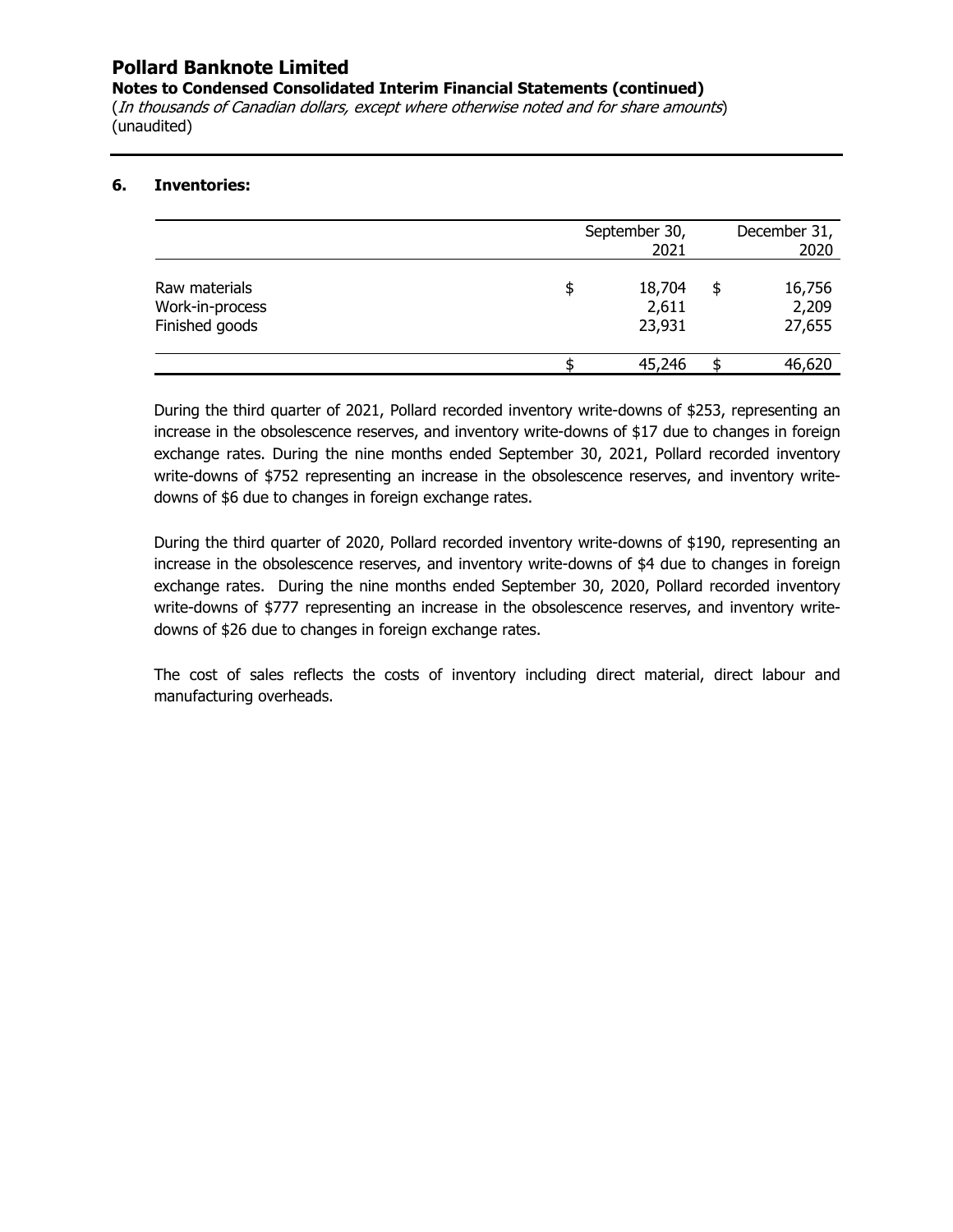**Notes to Condensed Consolidated Interim Financial Statements (continued)** 

(In thousands of Canadian dollars, except where otherwise noted and for share amounts) (unaudited)

### **7. Equity investment:**

|                                                                                                                       |    | Nine months<br>ended            | Nine months<br>ended                  |
|-----------------------------------------------------------------------------------------------------------------------|----|---------------------------------|---------------------------------------|
| Interest in joint venture                                                                                             |    |                                 | September 30, 2021 September 30, 2020 |
| Balance, beginning of period<br><b>Distribution</b><br>Equity income (loss)<br>Effects of movements in exchange rates | \$ | 881<br>(9,315)<br>9,105<br>(17) | \$<br>1,161<br>(167)<br>(25)<br>31    |
| Balance, end of period                                                                                                | c  | 654                             | 1,000                                 |

Pollard, in conjunction with NeoGames US, LLP, operates NeoPollard Interactive ("NPi"). The entity was established to provide iLottery services in the United States and Canada, excluding the State of Michigan.

Pollard and Neogames S.A. operate the iLottery business for the Michigan Lottery under a separate joint operating agreement. Pollard recognizes its interest in the joint operation by including its assets, including its share of any assets held jointly, its liabilities, including its share of any liabilities incurred jointly and its share of revenue and expenses.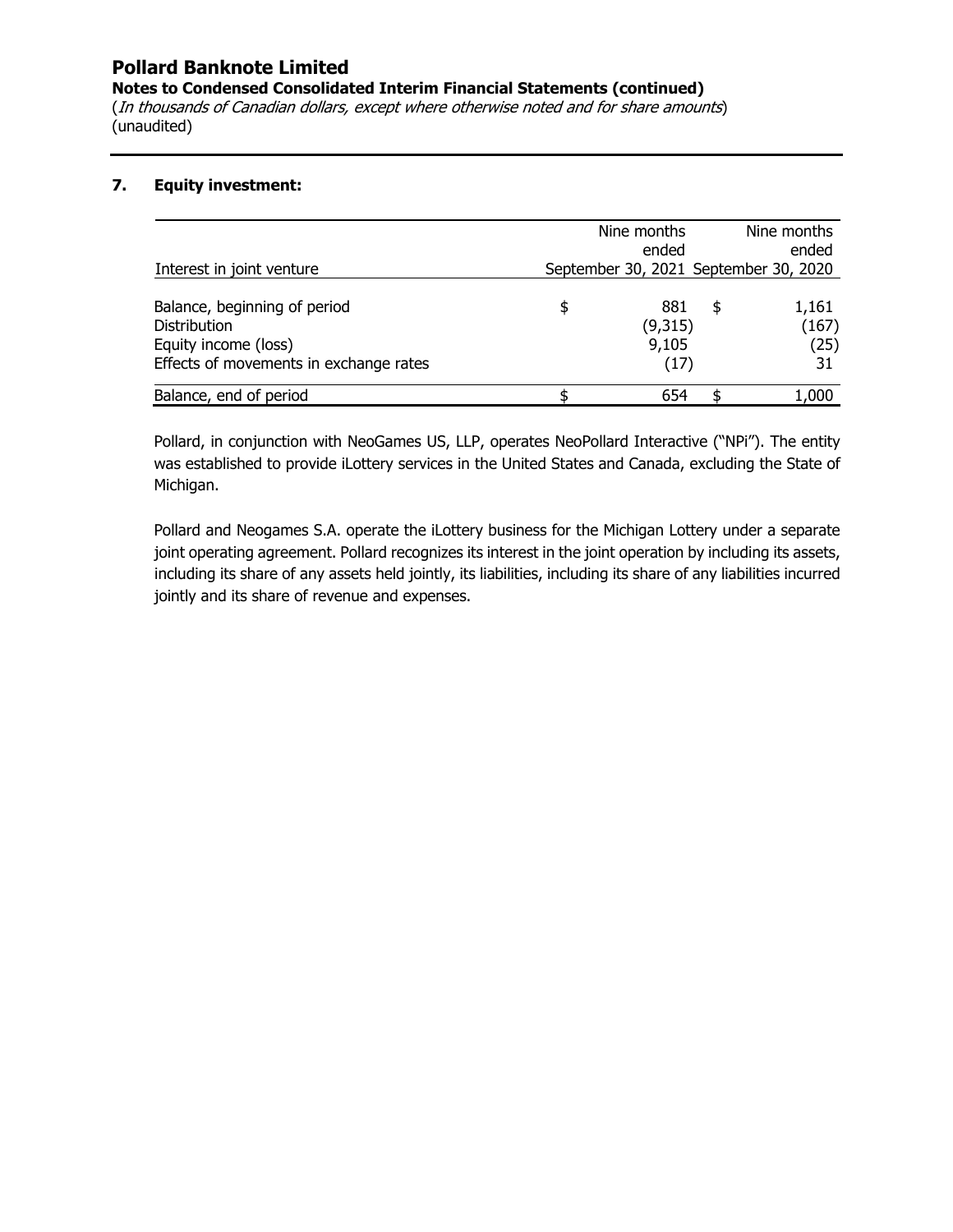**Notes to Condensed Consolidated Interim Financial Statements (continued)** 

(In thousands of Canadian dollars, except where otherwise noted and for share amounts) (unaudited)

#### **8. Revenue and contract balances:**

In the following tables, revenue from contracts with customers is disaggregated by geographical segment and product line:

| Revenue - geographical segment | Nine months ended September 30, 2021 |    |                                      |    |         |
|--------------------------------|--------------------------------------|----|--------------------------------------|----|---------|
|                                | Lotteries and                        |    |                                      |    |         |
|                                | charitable                           |    | Diamond Game                         |    |         |
|                                | gaming                               |    | and Compliant                        |    | Total   |
| Canada                         | \$<br>58,804                         | \$ | 1,758                                | \$ | 60,562  |
| <b>United States</b>           | 182,948                              |    | 25,176                               |    | 208,124 |
| International                  |                                      |    |                                      |    |         |
|                                | 73,791                               |    |                                      |    | 73,791  |
|                                | \$<br>315,543                        | \$ | 26,934                               | \$ | 342,477 |
|                                |                                      |    |                                      |    |         |
| Revenue - geographical segment |                                      |    | Nine months ended September 30, 2020 |    |         |
|                                | Lotteries and                        |    |                                      |    |         |
|                                | charitable                           |    |                                      |    |         |
|                                | gaming                               |    | Diamond Game                         |    | Total   |
| Canada                         | \$<br>55,220                         | \$ | 3,091                                | \$ | 58,311  |
| <b>United States</b>           | 175,310                              |    | 13,105                               |    | 188,415 |
| <b>International</b>           | 63,673                               |    |                                      |    | 63,673  |
|                                |                                      |    |                                      |    |         |
|                                | \$<br>294,203                        | \$ | 16,196                               | \$ | 310,399 |
|                                |                                      |    |                                      |    |         |
| Revenue - product lines        |                                      |    | Nine months ended September 30, 2021 |    |         |
|                                | Lotteries and                        |    |                                      |    |         |
|                                | charitable                           |    | Diamond Game                         |    |         |
|                                | gaming                               |    | and Compliant                        |    | Total   |
| Lottery                        | \$<br>270,722                        | \$ |                                      | \$ | 270,722 |
| Charitable                     | 44,821                               |    |                                      |    | 44,821  |
| eGaming systems                |                                      |    | 26,934                               |    | 26,934  |
|                                |                                      |    |                                      |    |         |
|                                | \$<br>315,543                        | \$ | 26,934                               | \$ | 342,477 |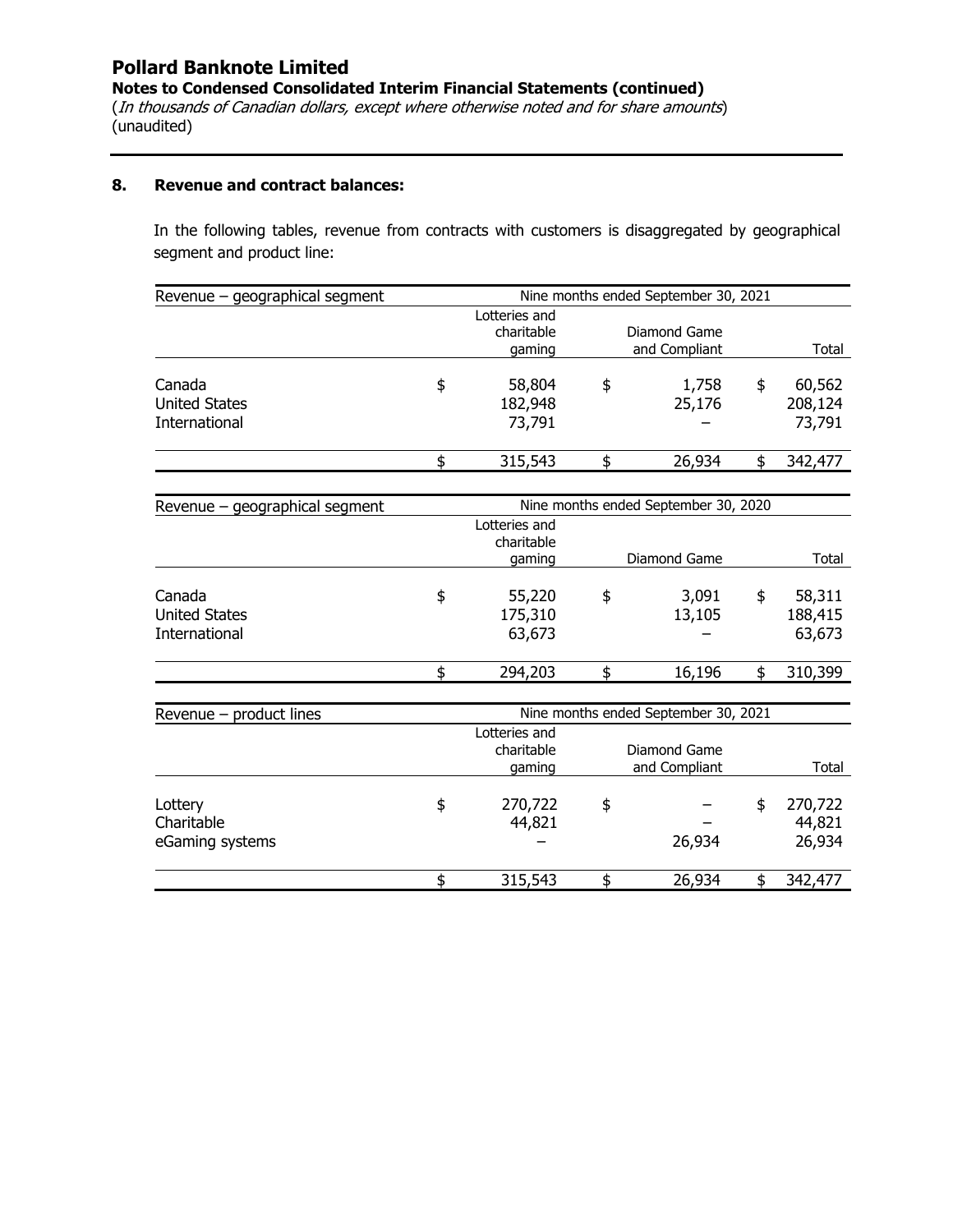**Notes to Condensed Consolidated Interim Financial Statements (continued)** 

(In thousands of Canadian dollars, except where otherwise noted and for share amounts) (unaudited)

### **8. Revenue and contract balances (continued):**

| Revenue - product lines                  | Nine months ended September 30, 2020 |                             |    |              |  |                             |  |
|------------------------------------------|--------------------------------------|-----------------------------|----|--------------|--|-----------------------------|--|
|                                          |                                      | Lotteries and<br>charitable |    |              |  |                             |  |
|                                          |                                      | gaming                      |    | Diamond Game |  | Total                       |  |
| Lottery<br>Charitable<br>eGaming systems | \$                                   | 262,519<br>31,684           | \$ | 16,196       |  | 262,519<br>31,684<br>16,196 |  |
|                                          |                                      | 294,203                     |    | 16,196       |  | 310,399                     |  |

The following tables provide information about receivables, contract assets and contract liabilities from contracts with customers:

| Contract balances                                                                            | September 30,<br>2021 | December 31,<br>2020 |
|----------------------------------------------------------------------------------------------|-----------------------|----------------------|
| Trade receivables, which are included in accounts<br>receivable                              | \$<br>$67,167$ \$     | 56,376               |
| Contract assets, which are included in accounts<br>receivable<br><b>Contract liabilities</b> | 5,164<br>486          | 6,643<br>379         |

| Contract liabilities                                                                                                                                          | Nine months<br>ended<br>September 30,<br>2021       | Nine months<br>ended<br>September 30,<br>2020 |
|---------------------------------------------------------------------------------------------------------------------------------------------------------------|-----------------------------------------------------|-----------------------------------------------|
| Balance, beginning of period<br>Acquisition<br>Increases due to cash received<br>Revenue recognized during the period<br>Effect of movement in exchange rates | \$<br>379<br>1,586<br>(1, 475)<br>$\left( 4\right)$ | \$<br>278<br>1,270<br>(1,290)<br>(5)          |
| Balance, end of period                                                                                                                                        | 486                                                 | 253                                           |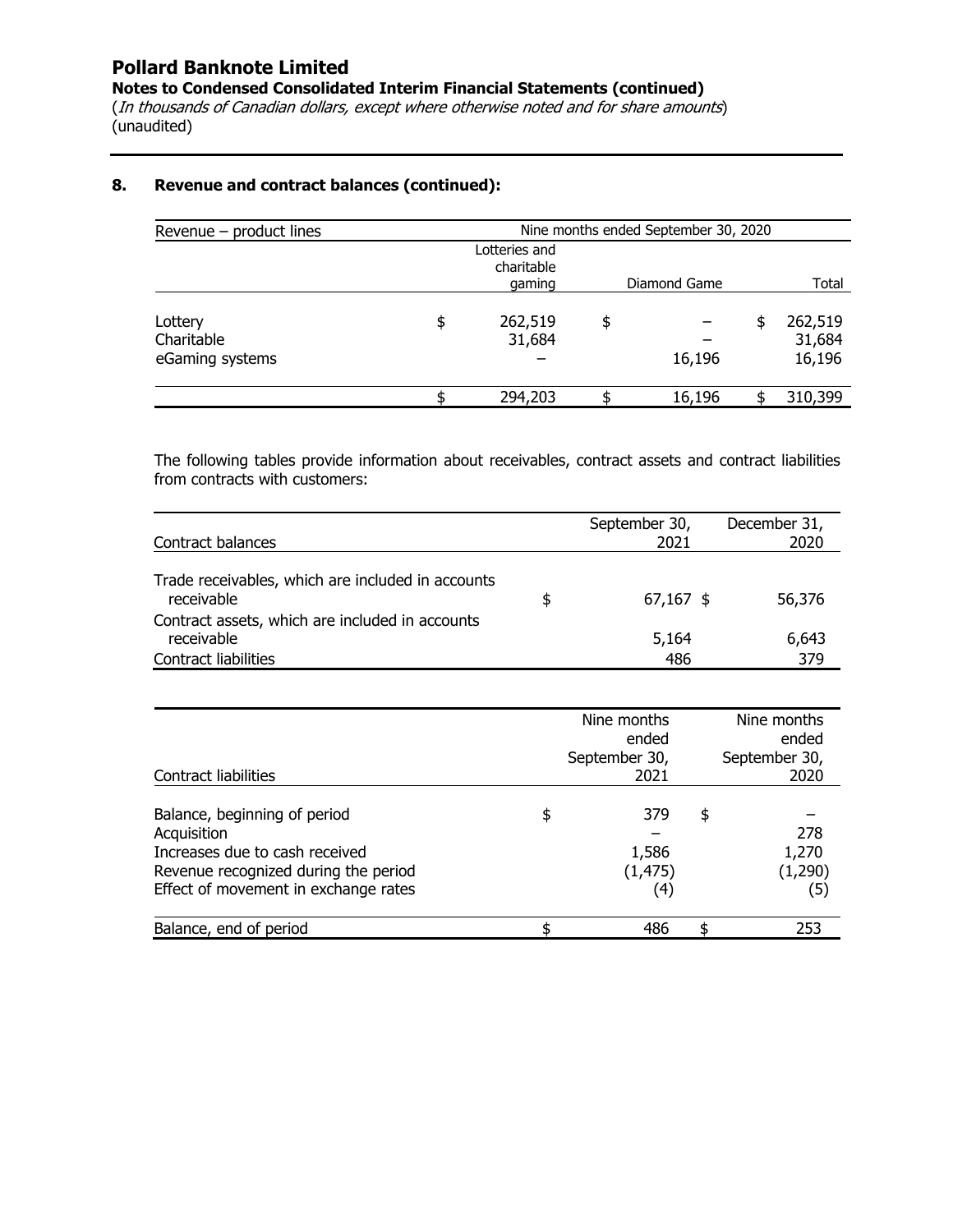**Notes to Condensed Consolidated Interim Financial Statements (continued)** 

(In thousands of Canadian dollars, except where otherwise noted and for share amounts) (unaudited)

### **9. Long-term debt:**

|                                                                                                                                 |   | September 30,<br>2021 |   | December 31,<br>2020 |
|---------------------------------------------------------------------------------------------------------------------------------|---|-----------------------|---|----------------------|
| Credit facility, interest of 1.5% to 2.7%, payable<br>monthly, maturing 2022<br>Deferred financing charges, net of amortization | S | 116,017<br>(179)      | S | 131,365<br>(285)     |
|                                                                                                                                 |   | 115,838               |   | 131,080              |

### (a) Credit facility:

Effective December 31, 2019, Pollard renewed its credit facility. The credit facility provides loans of up to \$190,000 for its Canadian operations and US\$14,000 for its U.S. subsidiaries. The credit facility also includes an accordion feature which can increase the facility by \$35,000. The borrowings for the Canadian operations can be denominated in Canadian or U.S. dollars, to a maximum of \$190,000 Canadian equivalent. Borrowings under the credit facility bear interest at fixed and floating rates based on Canadian and U.S. prime bank rates, banker's acceptances or LIBOR. At September 30, 2021, the outstanding letters of guarantee drawn under the credit facility were \$70 (December 31, 2020 – \$712).

Included in the total credit facility balance is a U.S. dollar denominated balance of US\$37,400 (December 31, 2020 – US\$55,900). As of September 30, 2021, Pollard had unused credit facility available of \$91,693 (December 31, 2020 – \$75,745).

Under the terms and conditions of the credit facility agreement Pollard is required to maintain certain financial covenants including debt to income before interest, income taxes, amortization, depreciation and certain other items ("Adjusted EBITDA") ratios and certain debt service coverage ratios. As at September 30, 2021, Pollard was in compliance with all financial covenants.

Pollard's credit facility is secured by a first security interest in all of the present and after acquired property of Pollard. Under the terms of the agreement the facility is committed for a three-year period, renewable December 31, 2022. Principal payments are not required until maturity. The facility can be prepaid without penalties.

(b) Economic Development Canada ("EDC") facility:

Effective February 28, 2020, Pollard entered into an agreement with EDC to provide a  $€15,000$ facility whereby Pollard can issue qualifying letters of credit against the EDC facility. The facility is guaranteed by a general indemnity from Pollard. As of September 30, 2021, the outstanding letters of credit drawn on this facility were  $$11,059$  ( $E7,523$ ). As of December 31, 2020, the outstanding letters of credit drawn on this facility were \$10,960 (€7,048).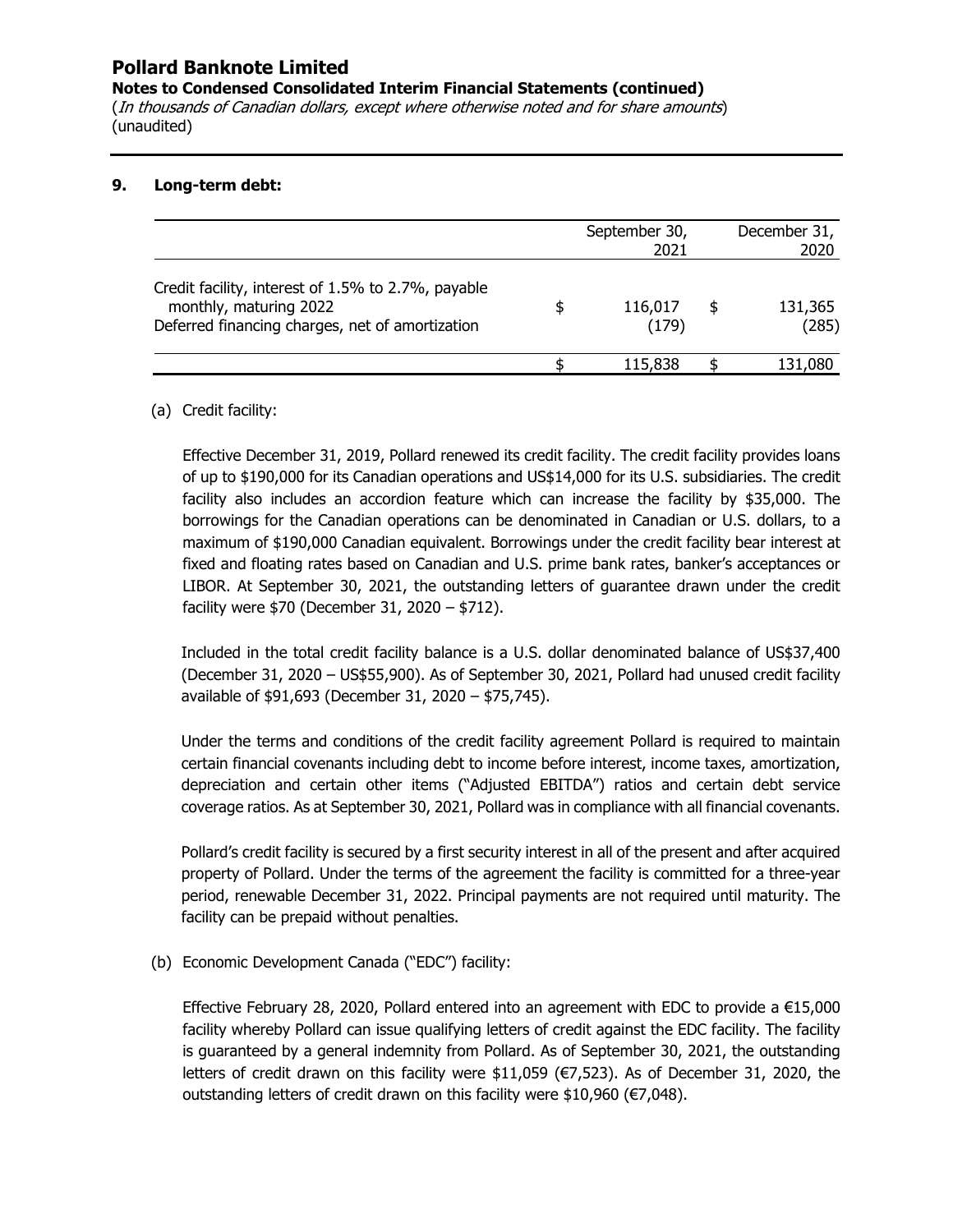**Notes to Condensed Consolidated Interim Financial Statements (continued)**  (In thousands of Canadian dollars, except where otherwise noted and for share amounts) (unaudited)

### **10. Pension liability:**

During the three month period ended September 30, 2021, Pollard recorded a remeasurement gain of \$1,853 (net of \$690 of income tax) on its defined pension plans. The remeasurement gain resulted from an increase in the discount rate and higher returns than expected on plan asset investments.

During the three month period ended September 30, 2020, Pollard recorded a remeasurement gain of \$35 (net of \$5 of income tax) on its defined pension plans. The remeasurement gain resulted from the higher returns than expected on plan assets investments, which was partially offset by a decrease in the discount rate.

During the nine month period ended September 30, 2021, Pollard recorded a remeasurement gain of \$13,547 (net of \$4,975 of income tax) on its defined pension plans. The remeasurement gain resulted from an increase in the discount rate and higher returns than expected on plan asset investments.

During the nine month period ended September 30, 2020, Pollard recorded a remeasurement loss of \$5,817 (net of \$2,093 of income tax) on its defined pension plans. The remeasurement loss resulted from a decrease in the discount rate, which was partially offset by a gain resulting from higher returns than expected on plan asset investments.

|                                                                     | <b>Shares</b> | Amount        |
|---------------------------------------------------------------------|---------------|---------------|
| Authorized<br>Unlimited common shares<br>Unlimited preferred shares |               |               |
| Issued                                                              |               |               |
| Balance at January 1, 2020                                          | 25,635,658    | \$<br>108,642 |
| Stock option exercises                                              | 71,250        | 365           |
| Balance at December 31, 2020                                        | 25,706,908    | 109,007       |
| Issue of common shares                                              | 933,800       | 32,405        |
| Acquisition of NGL (note 5)                                         | 233,211       | 7,152         |
| Stock option exercises                                              | 43,750        | 439           |
| Balance at September 30, 2021                                       | 26,917,669    | 149,003       |

### **11. Share capital:**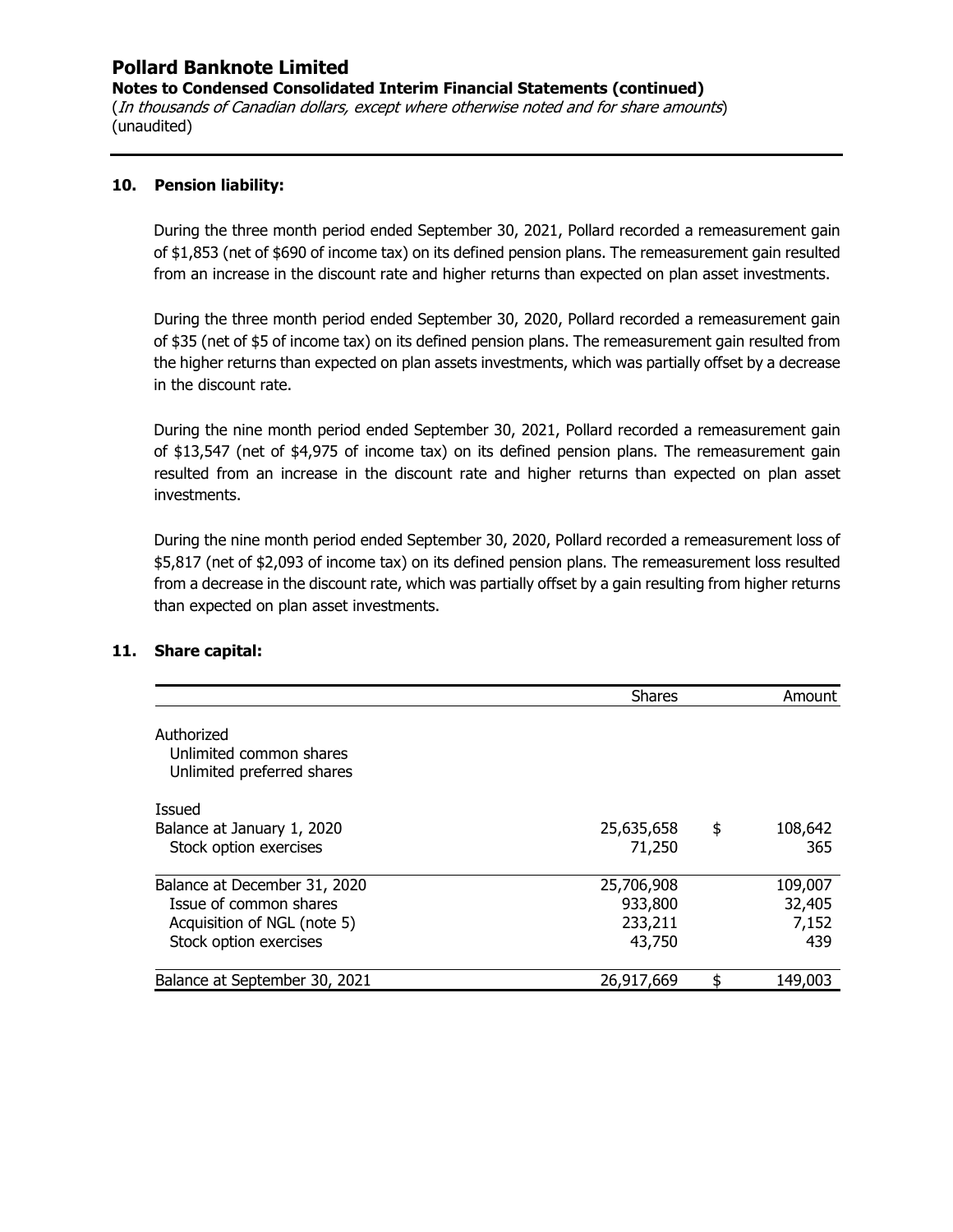**Notes to Condensed Consolidated Interim Financial Statements (continued)** 

(In thousands of Canadian dollars, except where otherwise noted and for share amounts) (unaudited)

### **11. Share capital (continued):**

#### Issue of common shares

On February 9, 2021, Pollard announced that it had entered into an agreement with a syndicate of underwriters to purchase, on a bought deal basis, 812,000 common shares of Pollard at a price of \$36.95 per share. Pollard also granted the underwriters an over-allotment option exercisable at any time up to 30 days following the closing of the offering, to purchase up to an additional 121,800 common shares. The offering, including the full over-allotment, closed on March 2, 2021. The total gross proceeds, prior to any commissions and offering expenses, from the sale of 933,800 common shares was approximately \$34,504.

### Stock option issuance

On May 13, 2021, the Board of Directors approved the award of 25,000 options to purchase common shares of Pollard for a member of senior management. The options were granted on May 31, 2021, and have a seven year term, vesting 25% per year over the first four years. The exercise price of \$61.13 was equal to the closing price of the common shares on May 28, 2021.

### Dividends

Dividends are paid on the common shares within 15 days of the end of each quarter and are fully discretionary, as determined by the Board of Directors of Pollard.

On August 11, 2021, a dividend of \$0.04 per share was declared, payable on October 15, 2021, to the shareholders of record on September 30, 2021.

### **12. Other expense (income):**

|                                                      | Three months<br>ended<br>September 30,<br>2021 |     | Three months<br>ended<br>September 30,<br>2020 | Nine months<br>ended<br>September 30,<br>2021 | Nine months<br>ended<br>September 30,<br>2020 |
|------------------------------------------------------|------------------------------------------------|-----|------------------------------------------------|-----------------------------------------------|-----------------------------------------------|
| Litigation settlement<br><b>EBITDA</b> support       | \$                                             | \$  |                                                | \$<br>2,520                                   | \$                                            |
| agreement                                            |                                                |     |                                                |                                               | (1,000)                                       |
| Canada emergency<br>wage subsidy                     | (700)                                          |     | (2, 134)                                       | (5,876)                                       | (7,638)                                       |
| Contingent<br>consideration fair<br>value adjustment |                                                |     |                                                |                                               |                                               |
| (note 5)                                             | 4,915                                          |     |                                                | 6,005                                         |                                               |
| Other (income)<br>expenses                           | 50                                             |     | (35)                                           | 187                                           | (21)                                          |
|                                                      | \$<br>4,265                                    | -\$ | (2, 169)                                       | \$<br>2,836                                   | \$<br>(8,659)                                 |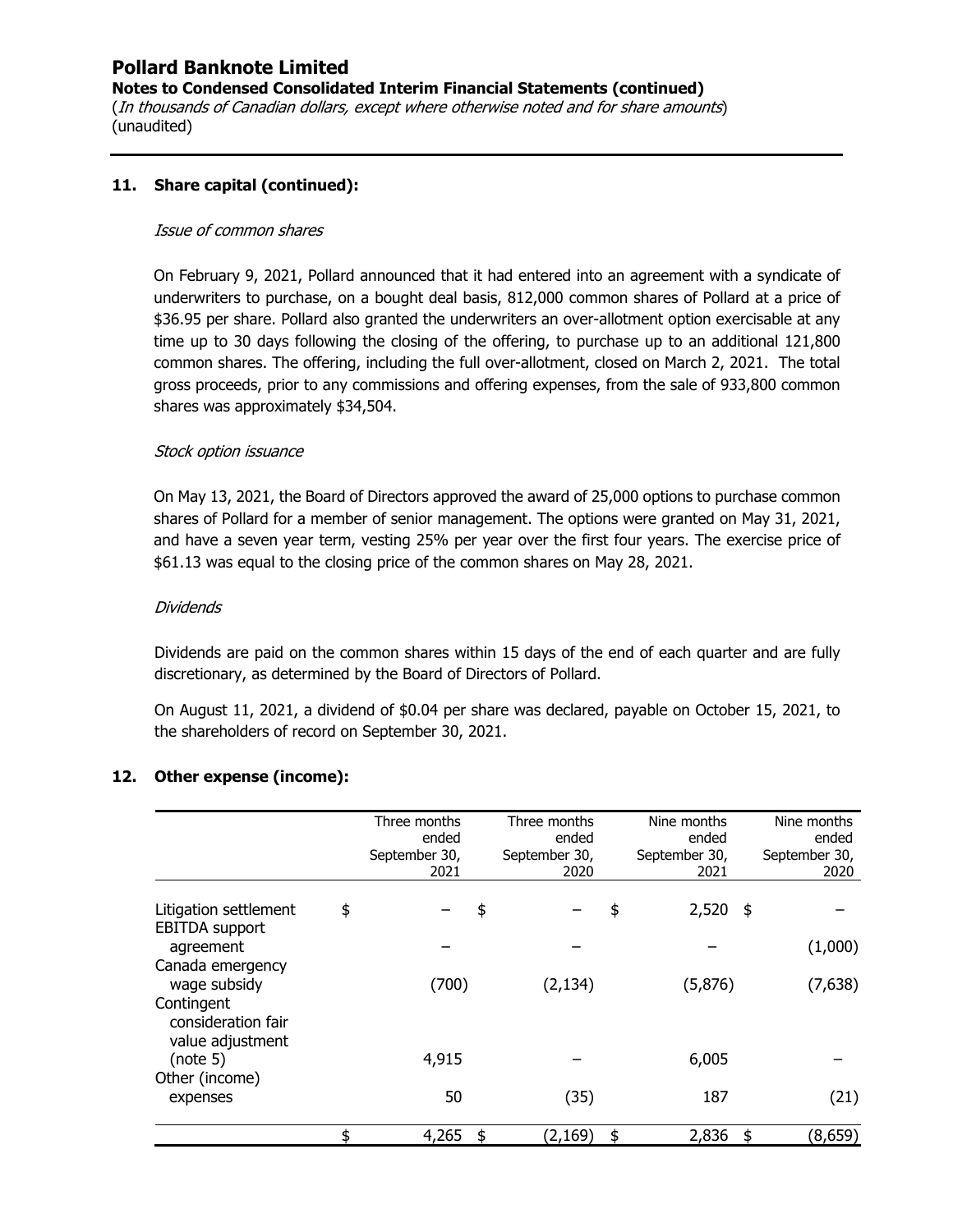**Notes to Condensed Consolidated Interim Financial Statements (continued)** 

(In thousands of Canadian dollars, except where otherwise noted and for share amounts) (unaudited)

### **12. Other expenses (income) (continued):**

### Litigation Settlement

On June 15, 2021, Pollard entered into an agreement for a one-time payment of \$2,520 to settle all aspects of a litigation related to a patent dispute relating to Pollard's instant ticket production.

### **13. Finance costs and finance income:**

| Finance costs                     | Three months<br>ended<br>September 30,<br>2021 | Three months<br>ended<br>September 30,<br>2020 | Nine months<br>ended<br>September 30,<br>2021 | Nine months<br>ended<br>September 30,<br>2020 |
|-----------------------------------|------------------------------------------------|------------------------------------------------|-----------------------------------------------|-----------------------------------------------|
| Foreign exchange loss<br>Interest | \$<br>1,718<br>1,212                           | \$<br>1,008                                    | \$<br>2,254<br>3,421                          | \$<br>6,083<br>3,857                          |
|                                   | \$<br>2,930                                    | \$<br>1,008                                    | \$<br>5,675                                   | \$<br>9,940                                   |
| Finance income                    | Three months<br>ended<br>September 30,<br>2021 | Three months<br>ended<br>September 30,<br>2020 | Nine months<br>ended<br>September 30,<br>2021 | Nine months<br>ended<br>September 30,<br>2020 |
| Foreign exchange gain             | \$                                             | \$<br>1,816                                    | \$<br>750                                     | \$<br>3,789                                   |
|                                   | \$                                             | 1,816                                          | \$<br>750                                     | \$<br>3,789                                   |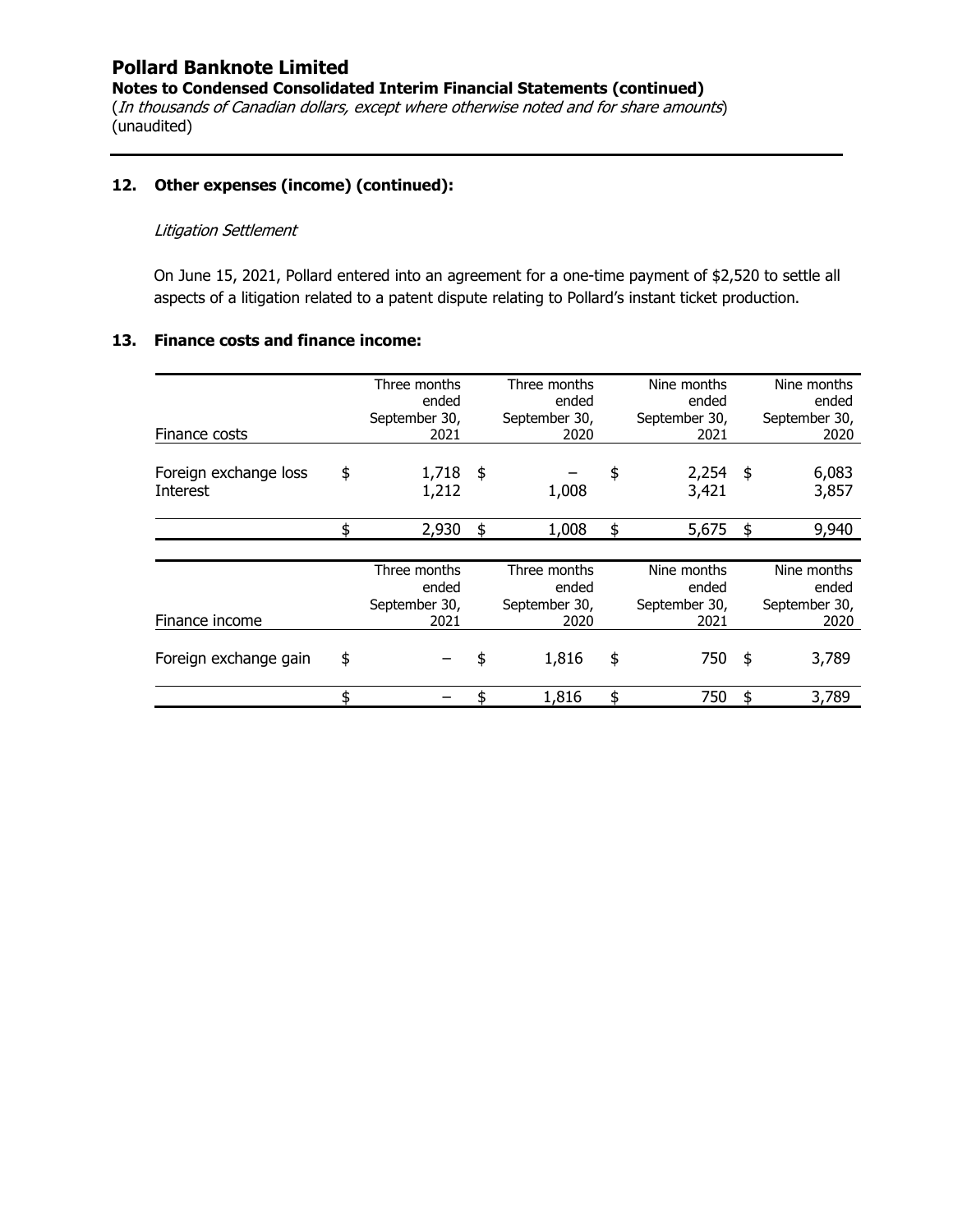**Notes to Condensed Consolidated Interim Financial Statements (continued)** 

(In thousands of Canadian dollars, except where otherwise noted and for share amounts) (unaudited)

### **14. Income taxes:**

|                                                            |           | Three months<br>ended                         |           | Three months<br>ended                         |
|------------------------------------------------------------|-----------|-----------------------------------------------|-----------|-----------------------------------------------|
| Reconciliation of effective tax rate                       |           | September 30,<br>2021                         |           | September 30,<br>2020                         |
| Net income (loss) for the period<br>Total income taxes     |           | \$<br>(618)<br>2,103                          |           | \$<br>13,152<br>4,311                         |
| Income before income taxes                                 |           | \$<br>1,485                                   |           | \$<br>17,463                                  |
| Income tax using Pollard's domestic tax<br>rate            | 27.0%     | \$<br>401                                     | 27.0%     | \$<br>4,715                                   |
| Effect of tax rates in foreign jurisdictions               | (1)       | (146)                                         | $(1.8\%)$ | (321)                                         |
| Non-deductible amounts                                     | (1)       | 129                                           | 1.4%      | 241                                           |
| Unrecognized non-capital losses                            | (1)       | 871                                           | 0.0%      |                                               |
| Other items                                                | (1)       | 554                                           | 0.0%      |                                               |
| Effect of non-taxable items related to<br>foreign exchange | (1)       | 294                                           | (1.9%)    | (324)                                         |
|                                                            | (1)       | \$<br>2,103                                   | 24.7%     | \$<br>4,311                                   |
|                                                            |           |                                               |           |                                               |
| Reconciliation of effective tax rate                       |           | Nine months<br>ended<br>September 30,<br>2021 |           | Nine months<br>ended<br>September 30,<br>2020 |
| Net income for the period<br>Total income taxes            |           | \$<br>14,515<br>9,373                         |           | \$<br>21,104<br>8,684                         |
| Income before income taxes                                 |           | \$<br>23,888                                  |           | \$<br>29,788                                  |
| Income tax using Pollard's domestic tax<br>rate            | 27.0%     | \$<br>6,450                                   | 27.0%     | \$<br>8,043                                   |
| Effect of tax rates in foreign jurisdictions               | $(3.6\%)$ | (846)                                         | $(1.8\%)$ | (525)                                         |
| Non-deductible amounts                                     | 2.6%      | 628                                           | 1.8%      | 543                                           |
| Unrecognized non-capital losses                            | 9.3%      | 2,223                                         | 0.0%      |                                               |
| Other items                                                | 3.2%      | 756                                           | 0.6%      | 158                                           |
| Effect of non-taxable items related to<br>foreign exchange | 0.7%      | 162                                           | 1.6%      | 465                                           |
|                                                            | 39.2%     | \$<br>9,373                                   | 29.2%     | \$<br>8,684                                   |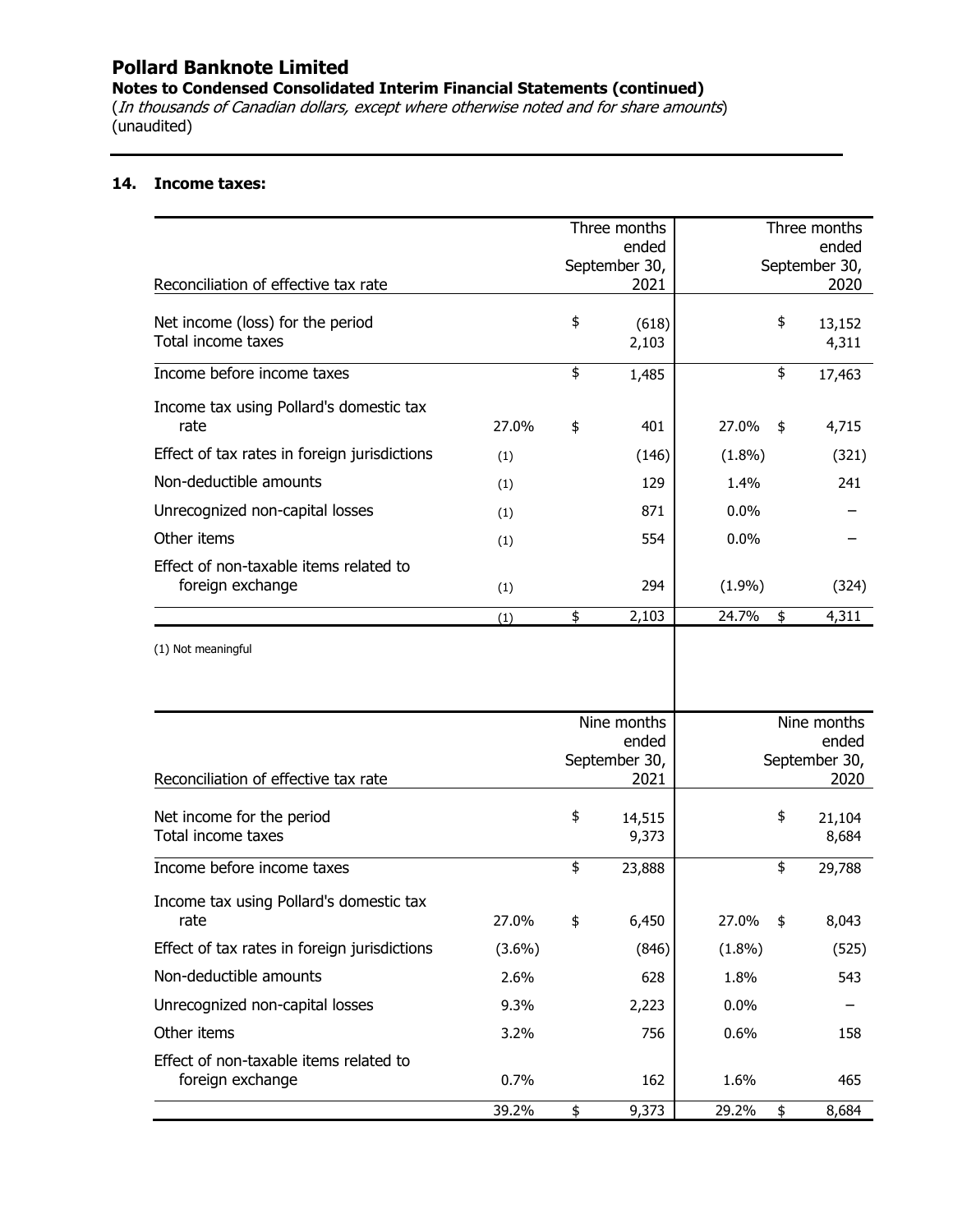**Notes to Condensed Consolidated Interim Financial Statements (continued)** 

(In thousands of Canadian dollars, except where otherwise noted and for share amounts) (unaudited)

### **15. Net income per share:**

|                                                                                                |    | Three months           |                        | Three months          |
|------------------------------------------------------------------------------------------------|----|------------------------|------------------------|-----------------------|
|                                                                                                |    | ended<br>September 30, | ended<br>September 30, |                       |
|                                                                                                |    | 2021                   |                        | 2020                  |
| Net income (loss) attributable to shareholders for basic<br>and diluted net income per share   | \$ | (618)                  | \$                     | 13,152                |
| Weighted average number of shares (basic)<br>Weighted average impact of share options on issue |    | 26,917,699<br>312,500  |                        | 25,635,658<br>377,500 |
| Weighted average number of shares (diluted)                                                    |    | 27,230,169             |                        | 26,013,158            |
| Net income (loss) per share (basic)                                                            | \$ | (0.02)                 | \$                     | 0.51                  |
| Net income per (loss) share (diluted)                                                          | S  | (0.02)                 | \$                     | 0.51                  |
|                                                                                                |    |                        |                        |                       |

|                                                       | Nine months   |       | Nine months   |  |
|-------------------------------------------------------|---------------|-------|---------------|--|
|                                                       | ended         | ended |               |  |
|                                                       | September 30, |       | September 30, |  |
|                                                       | 2021          |       | 2020          |  |
| Net income attributable to shareholders for basic and |               |       |               |  |
| diluted net income per share                          | \$<br>14,515  | \$    | 21,104        |  |
|                                                       |               |       |               |  |
| Weighted average number of shares (basic)             | 26,685,150    |       | 25,635,658    |  |
| Weighted average impact of share options on issue     | 314,100       |       | 387,207       |  |
| Weighted average number of shares (diluted)           | 26,999,250    |       | 26,022,865    |  |
|                                                       |               |       |               |  |
| Net income per share (basic)                          | \$<br>0.54    | \$    | 0.82          |  |
| Net income per share (diluted)                        | \$<br>0.54    | \$    | 0.82          |  |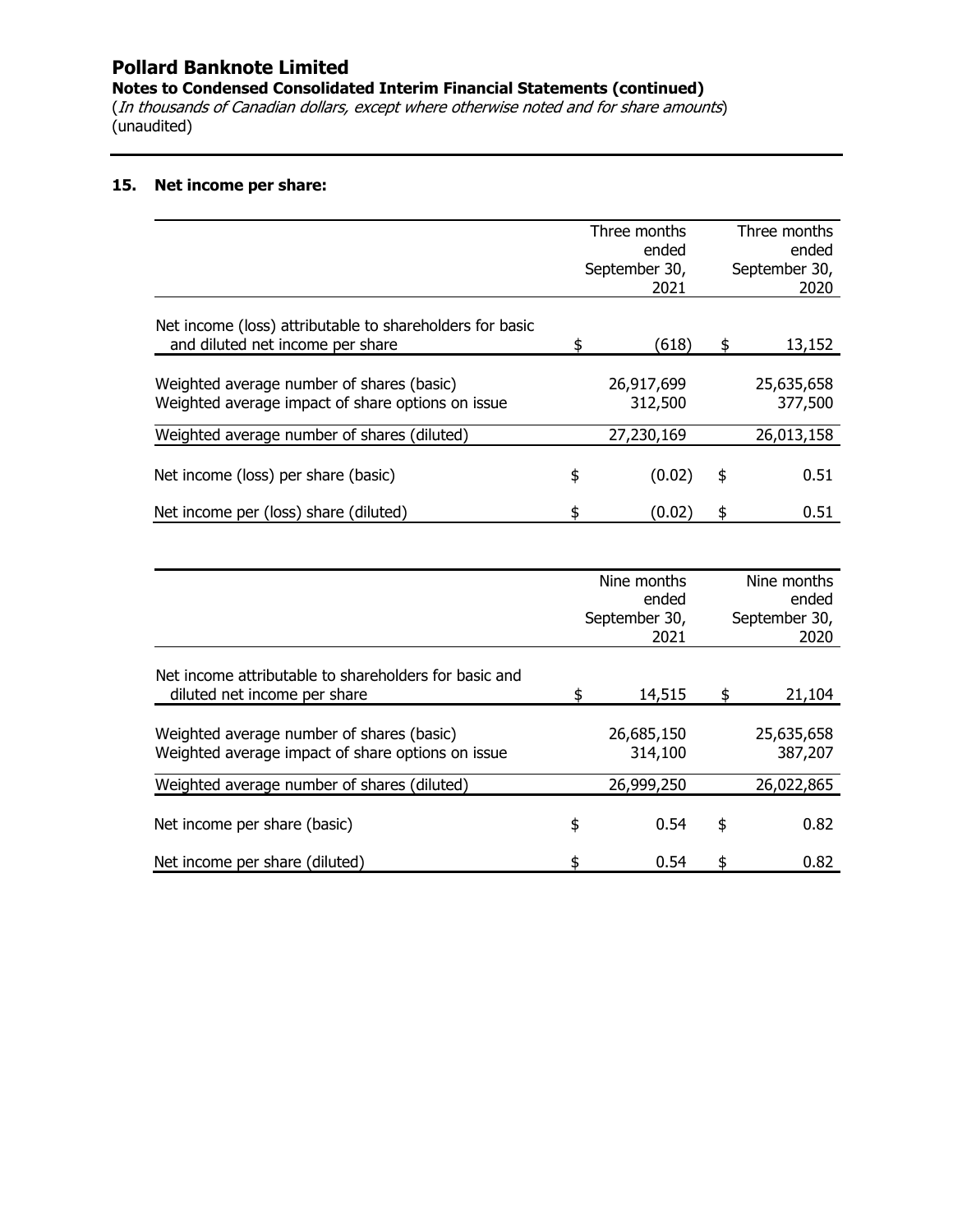**Notes to Condensed Consolidated Interim Financial Statements (continued)** 

(In thousands of Canadian dollars, except where otherwise noted and for share amounts) (unaudited)

### **16. Supplementary cash flow information:**

|                                                                                                                                                                                                                         | Nine months<br>ended<br>September 30,<br>2021                | Nine months<br>ended<br>September 30,<br>2020         |
|-------------------------------------------------------------------------------------------------------------------------------------------------------------------------------------------------------------------------|--------------------------------------------------------------|-------------------------------------------------------|
| Change in non-cash operating working capital:<br>Accounts receivable<br><b>Inventories</b><br>Prepaid expenses and deposits<br>Income taxes payable<br>Accounts payable and accrued liabilities<br>Contract liabilities | \$<br>(2,301)<br>2,407<br>(509)<br>(1, 187)<br>21,018<br>116 | \$<br>28<br>(1,638)<br>1,389<br>(78)<br>6,970<br>(22) |
|                                                                                                                                                                                                                         | \$<br>19,544                                                 | 6,649                                                 |

### **17. Related party transactions:**

### Pollard Equities Limited and affiliates

During the quarter ended September 30, 2021, Pollard paid property rent of \$825 (2020 – \$854) and \$4 (2020 – \$nil) in plane charter costs to an affiliate of Pollard Equities Limited. During the nine months ended September 30, 2021, Pollard paid property rent of  $$2,500$  (2020 –  $$2,567$ ) and  $$4$ (2020 – \$118) in plane charter costs to an affiliate of Equities.

During the quarter, Equities paid Pollard \$18 (2020 – \$18) for accounting and administration fees and  $$54$  (2020 –  $$54$ ) during the nine months ended September 30, 2021.

At September 30, 2021, included in accounts payable and accrued liabilities is an amount owing to Equities and its affiliates for rent, expenses and other items of \$240 (December 31, 2020 – \$454).

Included within property, plant and equipment and lease liabilities on the condensed consolidated statements of financial position are right-of-use assets and corresponding liabilities for premises leased to Pollard from Equities. As at September 30, 2021, the net book value of the right-of-use assets was \$7,427 (December 31, 2020 – \$7,715) and the present value of the lease liabilities was \$7,535 (December 31, 2020 – \$7,887).

### Neogames S.A. and affiliates

Pollard reimbursed operating costs and paid software royalties to its iLottery partner of \$3,345 (2020  $-$  \$2,641) and \$10,050 (2020 – \$6,757) for the three and nine month periods ended September 30, 2021. These costs have been recorded in cost of sales and other income.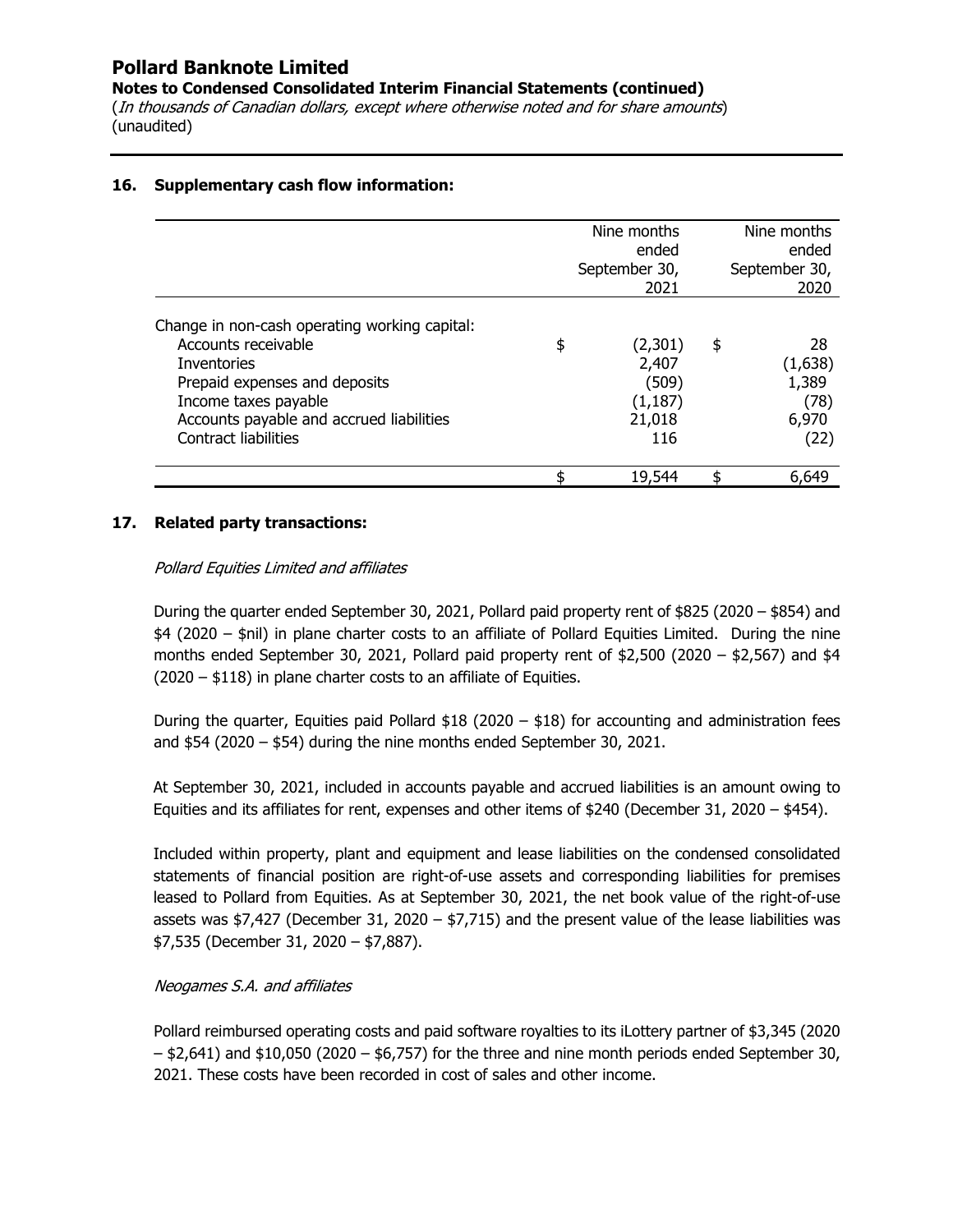**Notes to Condensed Consolidated Interim Financial Statements (continued)** 

(In thousands of Canadian dollars, except where otherwise noted and for share amounts) (unaudited)

### **17. Related party transactions (continued):**

At September 30, 2021, included in accounts payable and accrued liabilities is a net amount owing to Pollard's iLottery partner of \$1,721 (December 31, 2020 – \$2,027) for its share of profits and reimbursement of operating costs, net of capital investments.

At September 30, 2021, included in restricted cash and accounts payable and accrued liabilities is an amount owing to Pollard's iLottery partner of \$4,792 (December 31, 2020 – \$4,803) for funds relating to contractual performance guarantees.

### Key management personnel

Key management personnel are those having authority and responsibility for planning, directing and controlling the activities of the company. The Board of Directors and the Executive Committee are considered key management personnel.

Key management personnel compensation comprised:

|                                                                                 |    | Three months<br>ended<br>September 30,<br>2021 |     | Three months<br>ended<br>September 30,<br>2020 | Nine months<br>ended<br>September 30,<br>2021 |     | Nine months<br>ended<br>September 30,<br>2020 |
|---------------------------------------------------------------------------------|----|------------------------------------------------|-----|------------------------------------------------|-----------------------------------------------|-----|-----------------------------------------------|
| Wages, salaries and<br>benefits<br>Expenses related to<br>defined benefit plans | \$ | 1,240<br>201                                   | -\$ | 1,050<br>198                                   | \$<br>3,206<br>602                            | -\$ | 2,598<br>594                                  |
|                                                                                 | ፍ  | 1,441                                          | \$  | 1,248                                          | \$<br>3,808                                   | \$  | 3,192                                         |

At September 30, 2021, key management personnel of Pollard, as a group, beneficially owned or exercised control or direction over 17,487,438 common shares of Pollard.

### **18. Segmented information:**

Pollard has two reportable segments: Lotteries and charitable gaming, and Diamond Game, which are Pollard's strategic business units. The strategic business units offer different products and services, and are managed separately. For each of the strategic business units, Pollard's Co–CEO's review internal management reports on a monthly basis.

The Lotteries and charitable gaming segment derives its revenues from the manufacture of instant tickets and related products. The Diamond Game segment derives its revenues from the development of game systems and includes the operations of Compliant, acquired on December 30, 2020.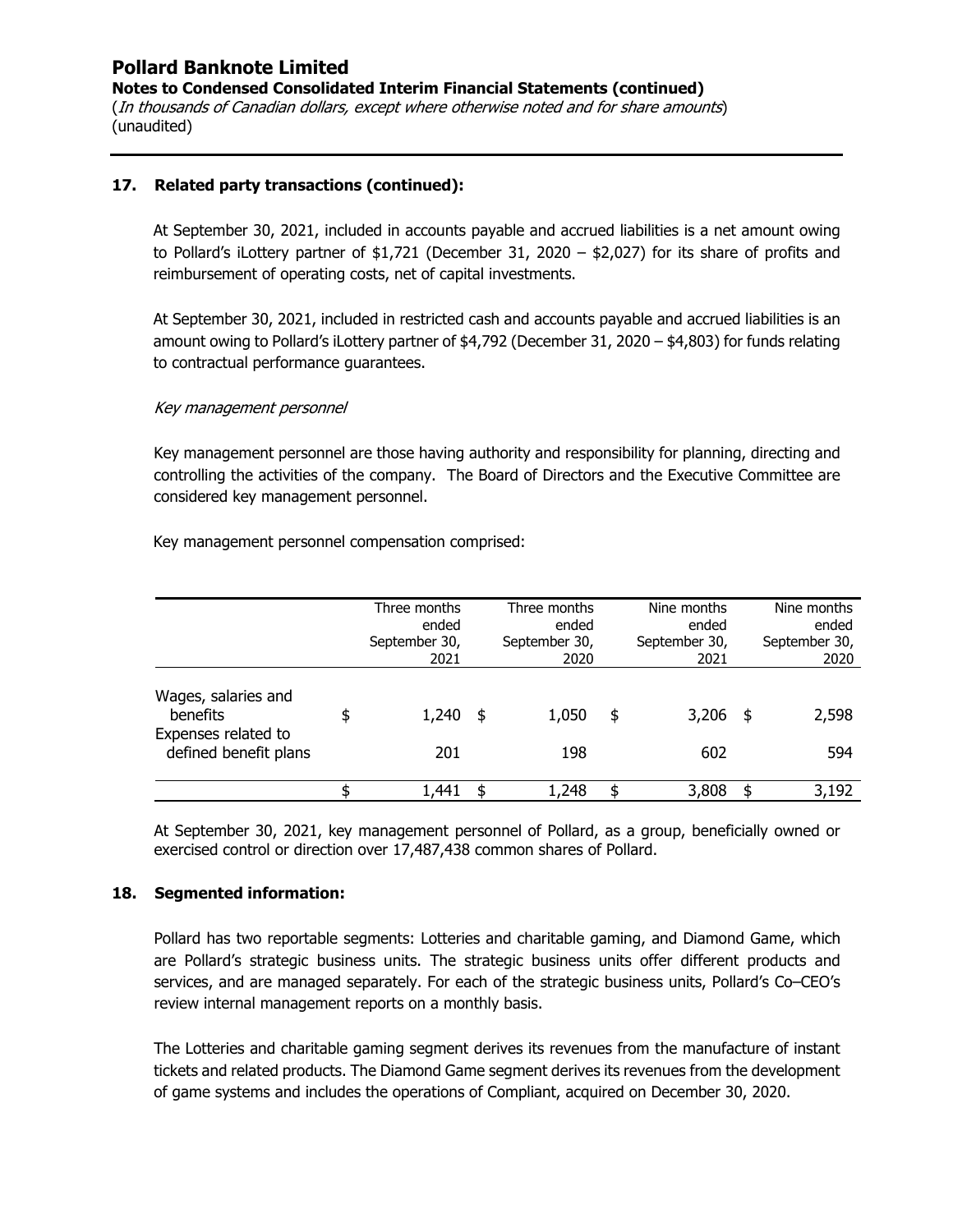**Notes to Condensed Consolidated Interim Financial Statements (continued)** 

(In thousands of Canadian dollars, except where otherwise noted and for share amounts) (unaudited)

### **18. Segmented information (continued):**

Segment information about profits and assets is as follows:

|                                   |                               | Three months ended September 30, 2021 |  |               |  |         |  |  |  |  |
|-----------------------------------|-------------------------------|---------------------------------------|--|---------------|--|---------|--|--|--|--|
|                                   | Diamond Game<br>Lotteries and |                                       |  |               |  |         |  |  |  |  |
|                                   |                               | charitable                            |  | and Compliant |  |         |  |  |  |  |
|                                   |                               | gaming                                |  | (1)           |  | Total   |  |  |  |  |
|                                   |                               |                                       |  |               |  |         |  |  |  |  |
| Revenues from external customers  | \$                            | 106,873                               |  | 10,008        |  | 116,881 |  |  |  |  |
| Operating costs and expenses      |                               | 103,256                               |  | 12,140        |  | 115,396 |  |  |  |  |
| Income (loss) before income taxes |                               | 3,617                                 |  | (2, 132)      |  | 1,485   |  |  |  |  |
| Total assets                      |                               | 397,342                               |  | 64,693        |  | 462,035 |  |  |  |  |

(1) Included in the 3 month results of Diamond Game is an adjustment to increase the fair value of the contingent consideration liability recognized upon acquisition of Compliant Gaming, LLC, resulting in an increase in operating costs and a decrease in income (loss) before income taxes of \$4,915.

|                                  | Three months ended September 30, 2020 |    |              |  |         |
|----------------------------------|---------------------------------------|----|--------------|--|---------|
|                                  | Lotteries and<br>charitable           |    |              |  |         |
|                                  | gaming                                |    | Diamond Game |  | Total   |
|                                  |                                       |    |              |  |         |
| Revenues from external customers | \$<br>108,944                         | \$ | 7,700        |  | 116,644 |
| Operating costs and expenses     | 92,639                                |    | 6,542        |  | 99,181  |
| Income before income taxes       | 16,305                                |    | 1,158        |  | 17,463  |
| Total assets                     | 320,008                               |    | 60,849       |  | 380,857 |

|                                                                  | Nine months ended September 30, 2021 |                             |    |                               |  |                    |
|------------------------------------------------------------------|--------------------------------------|-----------------------------|----|-------------------------------|--|--------------------|
|                                                                  |                                      | Lotteries and<br>charitable |    | Diamond Game<br>and Compliant |  |                    |
|                                                                  |                                      | gaming                      |    | (2)                           |  | Total              |
| Revenues from external customers<br>Operating costs and expenses | \$                                   | 315,543<br>290,547          | \$ | 26,934<br>28,042              |  | 342,477<br>318,589 |
| Income (loss) before income taxes<br>Total assets                |                                      | 24,996<br>397,342           |    | (1, 108)<br>64,693            |  | 23,888<br>462,035  |

(2) Included in the 9 month results of Diamond Game is an adjustment to increase the fair value of the contingent consideration liability recognized upon acquisition of Compliant Gaming, LLC, resulting in an increase in operating costs and a decrease in income (loss) before income taxes of \$6,005.

|                                   | Nine months ended September 30, 2020 |    |              |  |         |
|-----------------------------------|--------------------------------------|----|--------------|--|---------|
|                                   | Lotteries and<br>charitable          |    |              |  |         |
|                                   | gaming                               |    | Diamond Game |  | Total   |
|                                   |                                      |    |              |  |         |
| Revenues from external customers  | \$<br>294,203                        | \$ | 16,196       |  | 310,399 |
| Operating costs and expenses      | 263,199                              |    | 17,412       |  | 280,611 |
| Income (loss) before income taxes | 31,004                               |    | (1,216)      |  | 29,788  |
| Total assets                      | 320,008                              |    | 60,849       |  | 380,857 |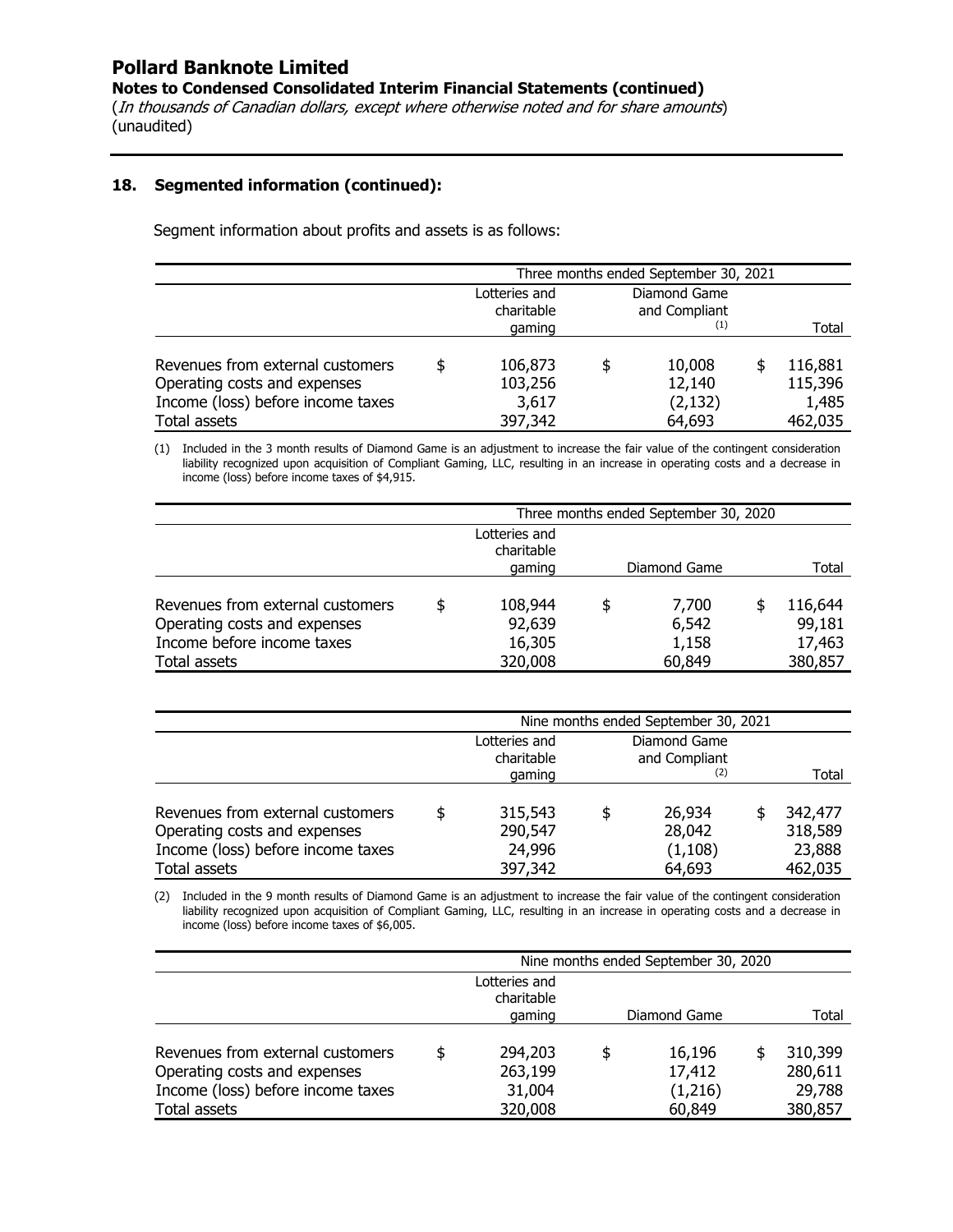**Notes to Condensed Consolidated Interim Financial Statements (continued)** 

(In thousands of Canadian dollars, except where otherwise noted and for share amounts) (unaudited)

#### **19. Financial risk management:**

Pollard has exposure to the following risks from its use of financial instruments:

Credit risk Liquidity risk Currency risk Interest rate risk

Pollard's risk management policies are established to identify and analyze the risks, to set appropriate risk limits and controls and to monitor risks and adherence to limits. The Audit Committee oversees how management monitors compliance with Pollard's risk management policies and procedures. The Audit Committee is assisted in its oversight role by Internal Audit, who undertakes regular reviews of risk management controls and utilizes the annual risk assessment process as the basis for the annual internal audit plan.

### Credit risk

The following table outlines the details of the aging of Pollard's receivables and the related allowance for losses:

|                                                                                                      | September 30,<br>2021                   |   |                                   |
|------------------------------------------------------------------------------------------------------|-----------------------------------------|---|-----------------------------------|
| Current<br>Past due for 1 to 60 days<br>Past due for more than 60 days<br>Less: Allowance for losses | \$<br>70,531<br>2,752<br>2,492<br>(574) | S | 61,355<br>2,913<br>1,946<br>(177) |
|                                                                                                      | 75,201                                  |   | 66,037                            |

### Liquidity risk

Liquidity risk is the risk that Pollard will not be able to meet its financial obligations as they fall due. Pollard's approach is to ensure, as far as possible, that it will always have sufficient liquidity to meet its liabilities when due. The 2021 requirements for capital expenditures, working capital and dividends are expected to be financed from cash flow provided by operating activities and the unused credit facility. Pollard enters into contractual obligations in the normal course of business operations.

### Currency risk

Pollard sells a significant portion of its products and services to customers in the United States and to some international customers where sales are denominated in U.S. dollars. In addition, a significant portion of its cost inputs are denominated in U.S. dollars. Pollard also generates revenue in currencies other than the Canadian and U.S. dollar, primarily in Euros.